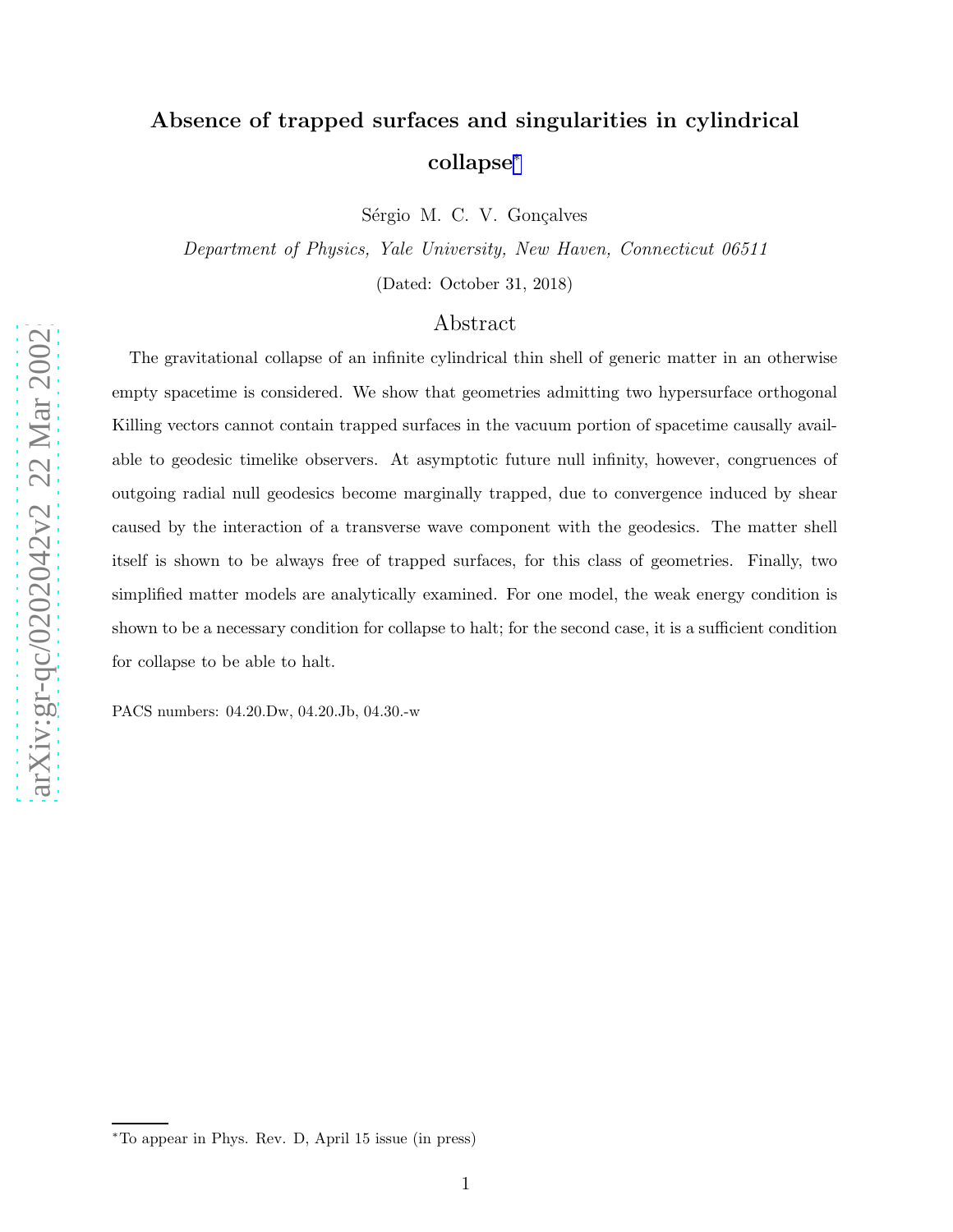### I. INTRODUCTION

The issue of formation of horizons in generic gravitational collapse remains an outstanding problem of classical general relativity. The original concept of trapped surface, due to Penrose[[1\]](#page-23-0), defines it as a compact spatial two-surface S on which  $\theta_-\theta_+ > 0$ , where  $\theta_{\pm}$ are the expansions in the future-pointing null directions orthogonal to S. Trapped surfaces signal thus the boundary of a region where any initially expanding null congruence begins to converge; clearly, they define regions of 'no escape'. Assuming that cosmic censorship holds, the existence of trapped surfaces implies that of an event horizon, which contains the latter[[2](#page-23-0)]. In spherical symmetry, both sufficient and necessary conditions for the occurrence of trapped surfaces have been obtained, which are essentially of the form  $m \gtrsim r$ , where m and  $r$  refer to local (or quasi-local) definitions of mass and radius [\[3](#page-23-0)].

Understandably, much less is known about horizon formation in non-spherical geometries. Arguably one of the strongest results to date is that of Shoen and Yau [\[4](#page-23-0)], who obtained a sufficient criterion for the formation of trapped surfaces in an arbitrary spacetime: for a given lower bound for the mass density, there is an upper bound for the matter radius, above which trapped surfaces will form. However, being a sufficient condition for the occurrence of trapped surfaces, this result cannot say anything about the conditions under which the collapsing spacetime fails to develop horizons, possibly leading to naked singularities. As with several other notable issues in relativity, a conjecture has been put forward regarding its solution: Thorne's *hoop conjecture* states that "horizons form when and only when a mass M gets compacted into a region whose circumference in every direction is  $C \lesssim 4\pi M$ " [\[5](#page-23-0)]. As originally stated, the conjecture leaves ample room for different definitions of horizon, mass and circumference. In spite of this ambiguity, no known counter-example appears to exist: numerical simulations of prolate and oblate collapse [\[6](#page-23-0)], gravitational radiation emission in aspherical collapse[[7\]](#page-23-0), and analytical studies of prolate collapsing spheroids[[8\]](#page-23-0) either confirmed or could not refute the conjecture. Detailed analyses of cylindrical pressureless dust [\[9](#page-23-0), [10](#page-23-0)], and counter-rotating dust collapse [\[11](#page-23-0)] also confirmed the non-occurrence of horizons.

Cylindrical spacetimes (defined below) constitute an obvious class of spacetimes to study non-perturbative departures from spherical symmetry. Although such spacetimes do not model exactly the dynamical evolution—and inherent gravitational-wave emission—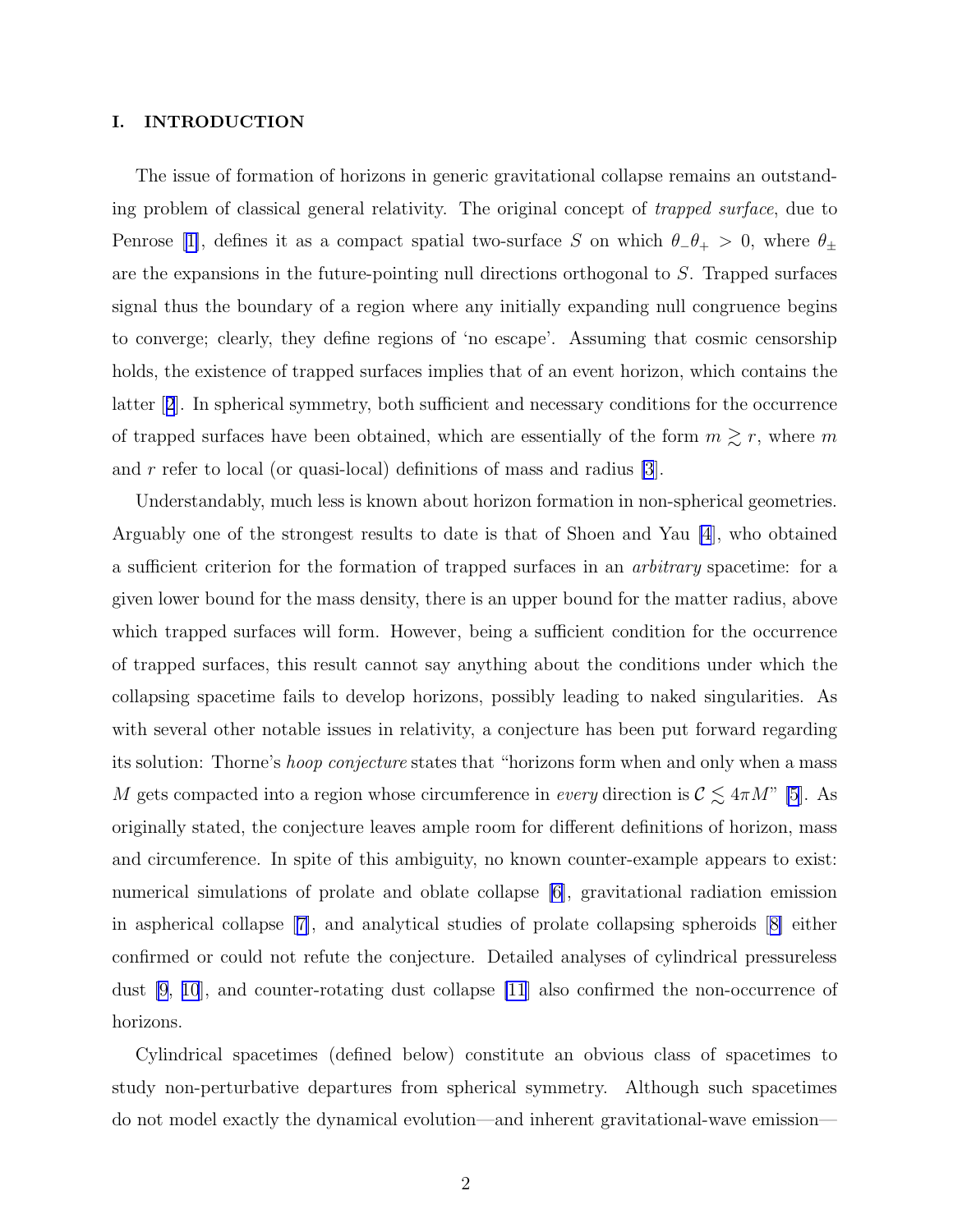of bounded bodies, they possess a non-trivial field content and constitute thus a valuable test-bed for numerical relativity [\[12](#page-23-0)], quantum gravity [\[13\]](#page-23-0), and for probing the cosmic censorship and hoop conjectures[[14](#page-23-0)]. Since several definitions of cylindrical symmetry exist, one must adopt one to work with. In this paper we shall consider cylindrical spacetimes defined by the existence of two commuting spacelike Killing vector fields (such that the orthogonal spacetime is integrable): one translational  $(\partial_z)$  and the other with closed orbits  $(\partial_{\phi})$ , where the azimuthal coordinate  $\phi$  is to be identified at 0 and  $2\pi$ . In addition, we take  $\partial_z$  and  $\partial_{\phi}$  to be hypersurface orthogonal, which implies that the cylindrical waves in the vacuum regions admit only one polarization[[15, 16\]](#page-23-0).

The purpose of this paper is twofold: (i) study the occurrence of trapped surfaces in dynamical cylindrical spacetimes with a thin shell of arbitrary matter, and (ii) motivate the notion that realistic (in a suitably defined sense) matter is *necessary* to prevent the formation of curvature singularities. Specifically, we consider an infinite cylindrical thin shell with the most general surface stress-energy tensor defined on it, in an otherwise vacuum spacetime. We examine three alternative criteria for trapped surfaces, and show that they can never form, regardless of the matter content for the shell. We also show that—for one class of matter models—the violation of the weak energy condition (WEC) implies that collapse cannot be halted by an outward pressure gradient, and therefore the formation of an infinite spindle-like singularity is inevitable.

The paper is organized as follows: Section II derives the needed mathematical framework, and the vacuum and junction condition equations for the spacetime. Section III discusses trapped surfaces according to three alternative criteria, and shows that there are no trapped cylinders anywhere on the spacetime, except at the limiting case of asymptotic null infinity. This limiting behavior is then explained via the Newman-Penrose formalism. In Sec. IV, we consider two different classes of matter content, and show that, the WEC is either necessary for collapse to halt, or sufficient for it to have a chance of being halted. Section V concludes with a summary and discussion.

Natural geometrized units, in which  $8\pi G = c = 1$ , are used throughout.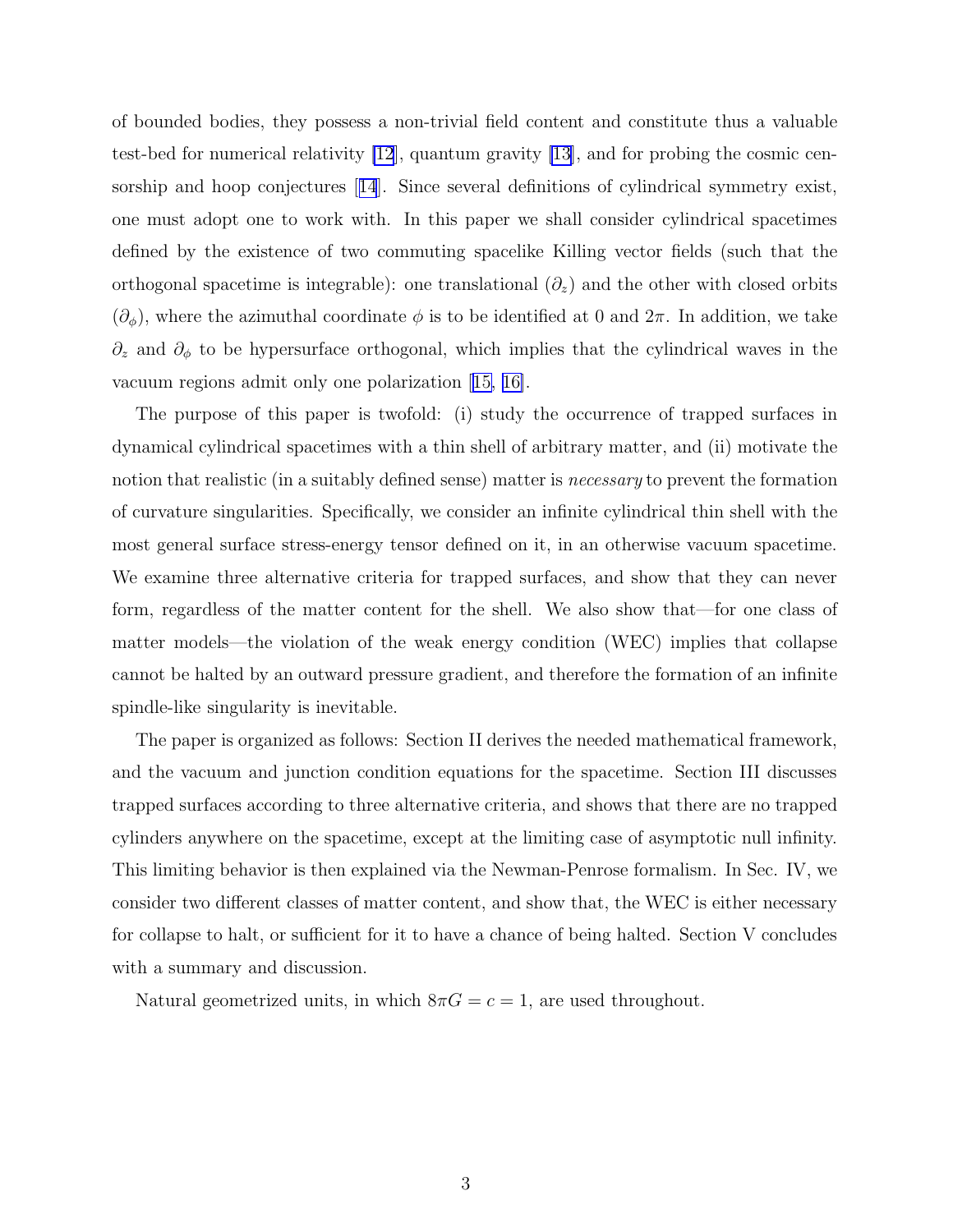#### <span id="page-3-0"></span>II. INFINITE CYLINDRICAL THIN SHELL OF GENERIC MATTER

The complete four-dimensional spacetime consists of an interior vacuum region  $\mathcal{M}_-$  connected to an exterior vacuum  $\mathcal{M}_+$  by a three-dimensional thin shell Σ. The vacuum regions are characterized by the Einstein-Rosen metric [\[16\]](#page-23-0)

$$
ds_{\pm}^2 = e^{2(\gamma_{\pm} - \psi_{\pm})}(-dt_{\pm}^2 + dr_{\pm}^2) + e^{2\psi_{\pm}}dz^2 + r_{\pm}^2e^{-2\psi_{\pm}}d\phi^2, \tag{2.1}
$$

where  $\gamma = \gamma(t, r)$ ,  $\psi = \psi(t, r)$ , and the coordinate systems  $\{x_{\pm}^{\mu}\}\$ are adopted. On  $\Sigma$  there is a natural holonomic basis  $\{e_{(a)}\}$  given by

$$
e_{(a)}^{\mu}|_{\pm} = \frac{\partial x_{\pm}^{\mu}}{\partial \xi^{a}},\tag{2.2}
$$

where  $\{\xi^a, a = 0, 1, 2\}$  are intrinsic coordinates on  $\Sigma$ . The induced three-metric  $\gamma_{ab}$  on  $\Sigma$  is then

$$
\gamma_{ab} = g_{\mu\nu} e_{(a)}^{\mu} e_{(b)}^{\nu}, \tag{2.3}
$$

and it is the same on both sides of  $\Sigma$ , since the four-metric must be continuous across it. This leads to

$$
ds_{\Sigma}^{2} = -d\tau^{2} + e^{2\psi_{\Sigma}(\tau)}dz^{2} + R^{2}(\tau)e^{-2\psi_{\Sigma}(\tau)}d\phi^{2}, \qquad (2.4)
$$

$$
\frac{dt_{\pm}}{d\tau} = \sqrt{\dot{R}^2 + e^{2(\psi_{\Sigma} - \gamma_{\pm})}} \equiv \eta_{\pm}.
$$
\n(2.5)

The zz and  $\phi\phi$  components of the metric junction condition  $[g_{\mu\nu}] \equiv g_{\mu\nu}^+ - g_{\mu\nu}^- = 0$  imply that the r coordinate is continuous across  $\Sigma$ . In the equations above,  $\tau$  is the proper time measured by an observer comoving with the shell, with four-velocity

$$
u^{\mu}_{\pm} = \eta_{\pm} \delta^{\mu}_{t_{\pm}} + \dot{R} \delta^{\mu}_{r}, \qquad (2.6)
$$

where  $\dot{R}=dR/d\tau.$  The shell  $\Sigma$  is defined by

$$
\Phi(x^{\mu}) = r - r_{\Sigma}(t_{\pm}) = r - R(\tau) = 0.
$$
\n(2.7)

The spacelike unit normal to  $\Sigma$  is

$$
n^{\mu}_{\pm} = \alpha^{-1} (\xi^a) g^{\mu\nu}_{\pm} \partial^{\pm}_{\nu} \Phi = \dot{R} \delta^{\mu}_{t_{\pm}} + \eta_{\pm} \delta^{\mu}_{r}, \tag{2.8}
$$

where  $\alpha \equiv e^{2(\psi_{\Sigma} - \gamma_{\pm})} \eta_{\pm}^{-1}$  is a normalization factor.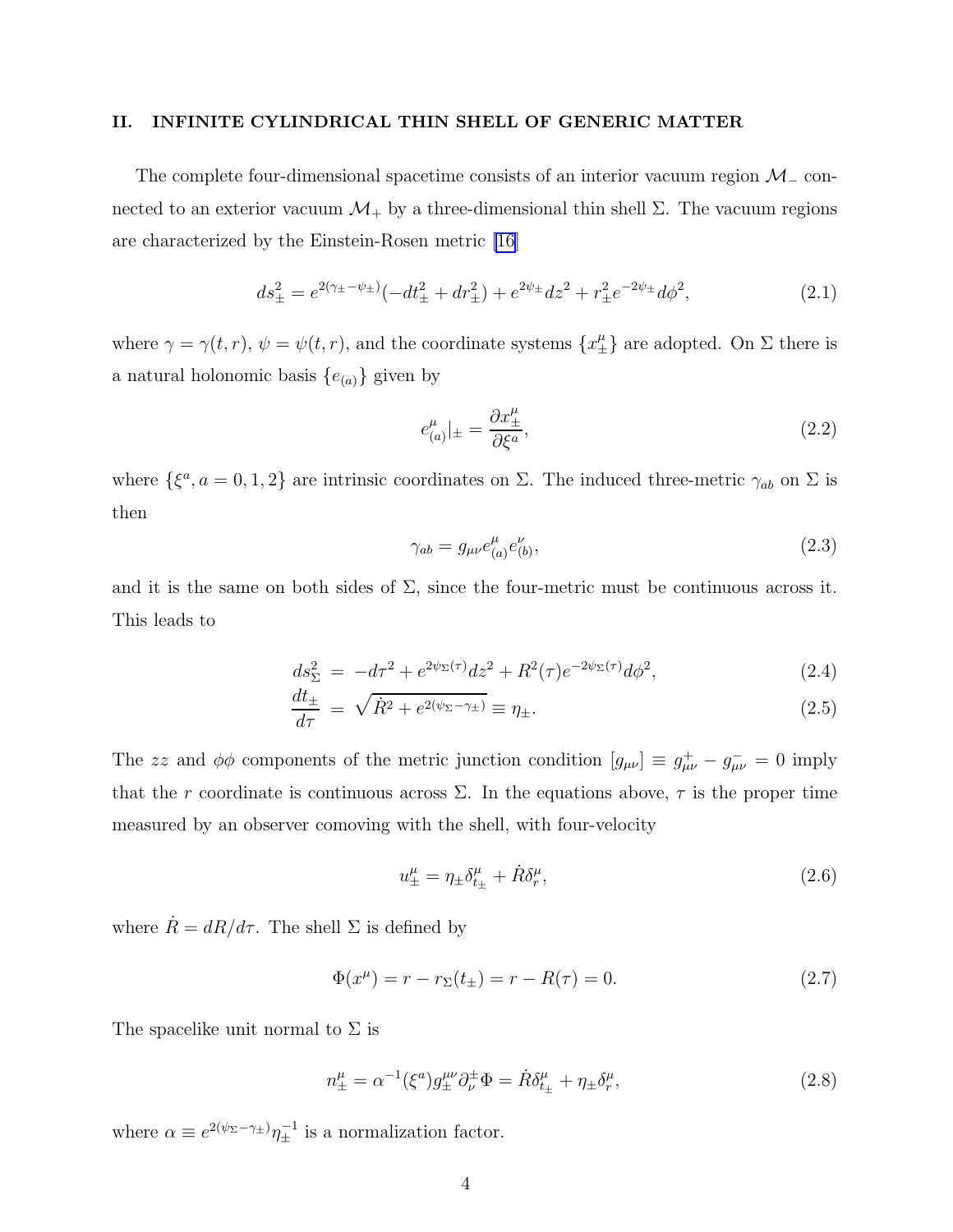<span id="page-4-0"></span>The normal extrinsic curvature,  $K_{ab}^{\pm}$ , is [\[17\]](#page-23-0)

$$
K_{ab} := -n_{\mu}e_{(b)}^{\nu}\nabla_{\nu}e_{(a)}^{\mu} = -n_{\sigma}\left(\frac{\partial^2 x^{\sigma}}{\partial \xi^a \partial \xi^b} + \Gamma^{\sigma}_{\mu\nu}\frac{\partial x^{\mu}}{\partial \xi^a}\frac{\partial x^{\nu}}{\partial \xi^b}\right). \tag{2.9}
$$

Its non-vanishing components are:

$$
K_{\tau\tau}^{\pm} = D_{\perp}\psi_{\pm} - D_{\perp}\gamma_{\pm} - \frac{1}{\eta_{\pm}} \left[ \ddot{R} + \dot{R}(\dot{\gamma}_{\pm} - \dot{\psi}_{\Sigma}) \right], \tag{2.10}
$$

$$
K_{zz}^{\pm} = e^{2\psi_{\Sigma}} D_{\perp} \psi_{\pm}, \tag{2.11}
$$

$$
K_{\phi\phi}^{\pm} = e^{-2\psi_{\Sigma}}R(-\eta_{\pm} + RD_{\perp}\psi_{\pm}), \tag{2.12}
$$

where  $D_{\perp} \equiv n^{\mu} \nabla_{\mu}$  is the normal derivative with respect to  $\Sigma$ , and the object

$$
\frac{d^2r_{\Sigma}(t_{\pm})}{dt_{\pm}^2} = \eta_{\pm}^{-4}e^{2(\psi_{\pm}-\gamma_{\pm})}[\ddot{R} + \dot{R}(\dot{\gamma}_{\pm} - \dot{\psi}_{\Sigma})] \tag{2.13}
$$

was used.

For the matter content on the shell, we consider the most general stress-energy tensor  $S_{ab}$ defined on  $\Sigma$ , compatible with the metric ([2.4\)](#page-3-0):

$$
S_{ab} = \rho \delta_a^{\tau} \delta_b^{\tau} + p_z e^{2\psi_{\Sigma}} \delta_a^z \delta_b^z + p_{\phi} R^2 e^{-2\psi_{\Sigma}} \delta_a^{\phi} \delta_b^{\phi}, \tag{2.14}
$$

where  $\rho$ ,  $p_z$ , and  $p_{\phi}$  are the proper surface energy density, pressure along the z-direction, and surface stress, respectively, as measured by an observer comoving with the shell with four-velocity given by [\(2.6](#page-3-0)).

## A. Vacuum field equations

The vacuum field equations are (where the  $\pm$  subscript has been dropped for simplicity):

$$
\psi_{,tt} - r^{-1}\psi_{,r} - \psi_{,rr} = 0, \tag{2.15}
$$

$$
\gamma_{,t} = 2r\psi_{,r}\psi_{,t},\tag{2.16}
$$

$$
\gamma_{,r} = r[(\psi_{,t})^2 + (\psi_{,r})^2]. \tag{2.17}
$$

We are thus left with the axisymmetric wave equation  $(2.15)$ , which is *decoupled* from Eqs. (2.16)-(2.17). One first solves the wave equation with appropriate boundary data, and then solve for (2.16)-(2.17) by quadratures. Remarkably, these two equations are compatible because their integrability condition is precisely the wave equation (2.15).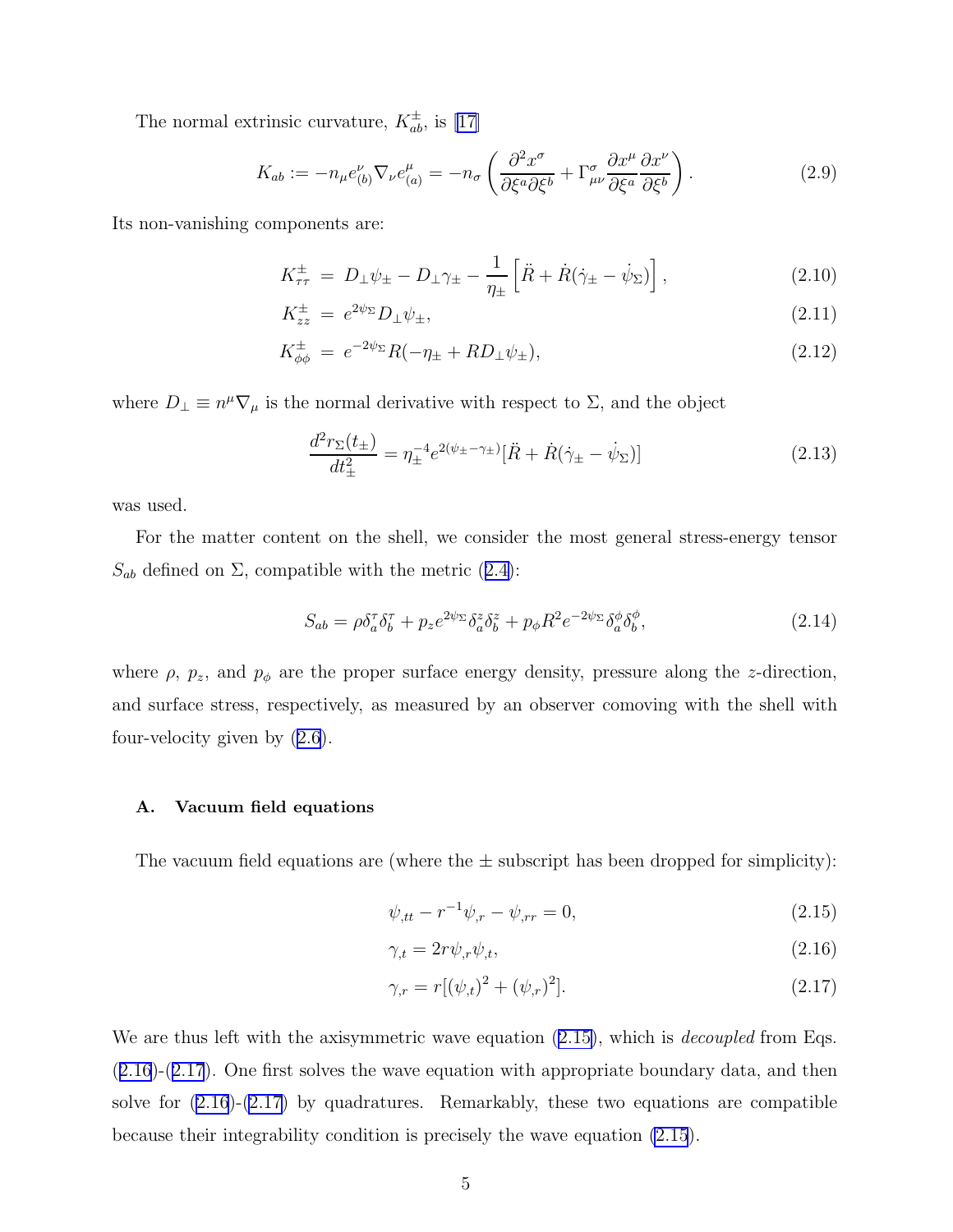<span id="page-5-0"></span>The general (outgoing) solution to the wave equation  $(2.15)$  is given by

$$
\psi(t,r) = \Re \int_0^\infty A(\omega)e^{-i\omega t}H_0^{(1)}(\omega r)d\omega,
$$
\n(2.18)

where  $A(\omega)$  is a complex-valued function, and  $H_n^{(1)}(x) := J_n(x) + iY_n(x)$  is a Hankel function of the first kind, and  $J_n$  and  $Y_n$  are Bessel functions of the first and second kind, respectively [\[18\]](#page-23-0).

#### B. Junction conditions for the shell

On the shell, Einstein's equations reduce to the Darmois-Israel junction conditions for the normal extrinsic curvature[[17](#page-23-0), [19](#page-24-0)]:

$$
[K_{ab}] \equiv K_{ab}^+ - K_{ab}^- = -S_{ab} + \frac{1}{2}S\gamma_{ab}.
$$
 (2.19)

The non-vanishing components of the above equation are  $zz$ ,  $\phi\phi$ , and  $\tau\tau$ , which yield, respectively:

$$
[D_{\perp}\psi] = -\frac{1}{2}\Delta,\tag{2.20}
$$

$$
[\eta] = -R\rho, \tag{2.21}
$$

$$
[\eta \gamma_{,r}] = p_{\phi} - \frac{R\rho}{\eta_{+}\eta_{-}} (\ddot{R} - \dot{R}\dot{\psi}_{\Sigma}), \qquad (2.22)
$$

where

$$
\Delta \equiv 2p_z - S_a^a = \rho + p_z - p_\phi. \tag{2.23}
$$

Using the field equations  $(2.16)-(2.17)$  $(2.16)-(2.17)$ , Eq.  $(2.22)$  can be cast solely in terms of the wave-field  $\psi$ :

$$
\ddot{R} = \dot{R}\dot{\psi}_{\Sigma} + \eta_{+}\eta_{-}\frac{p_{\phi}}{R\rho} - R\{\dot{\psi}_{\Sigma}^{2} + (D_{\perp}\psi_{-})^{2}\} - \frac{\eta_{-}}{\rho}\Delta\left(\frac{\Delta}{4R} - D_{\perp}\psi_{-}\right). \tag{2.24}
$$

Equations (2.20) and (2.21) match the metric functions  $\psi$  and  $\gamma$  across  $\Sigma$ , and Eq. (2.24) governs the motion of the shell. We note that, in the absence of a matter shell  $(\rho = 0)$ , it immediatelyfollows from Eqs.  $(2.5)$  $(2.5)$  and  $(2.21)$  that the 'time' coordinate t is continuous across  $\Sigma$  and hence it can be globally defined, as expected.

An additional constraint is obtained by the conservation of energy-momentum on  $\Sigma$ :

$$
{}^{(3)}\nabla_b S_a^b = -[e_{(a)}^\mu T_{\mu\nu} n^\nu],\tag{2.25}
$$

the only non-vanishing component of which gives

$$
\dot{\rho} + (\rho + p_{\phi})\frac{\dot{R}}{R} + (p_z - p_{\phi})\dot{\psi}_{\Sigma} = [e^{\mu}_{(\tau)}T_{\mu\nu}n^{\nu}] = 0.
$$
 (2.26)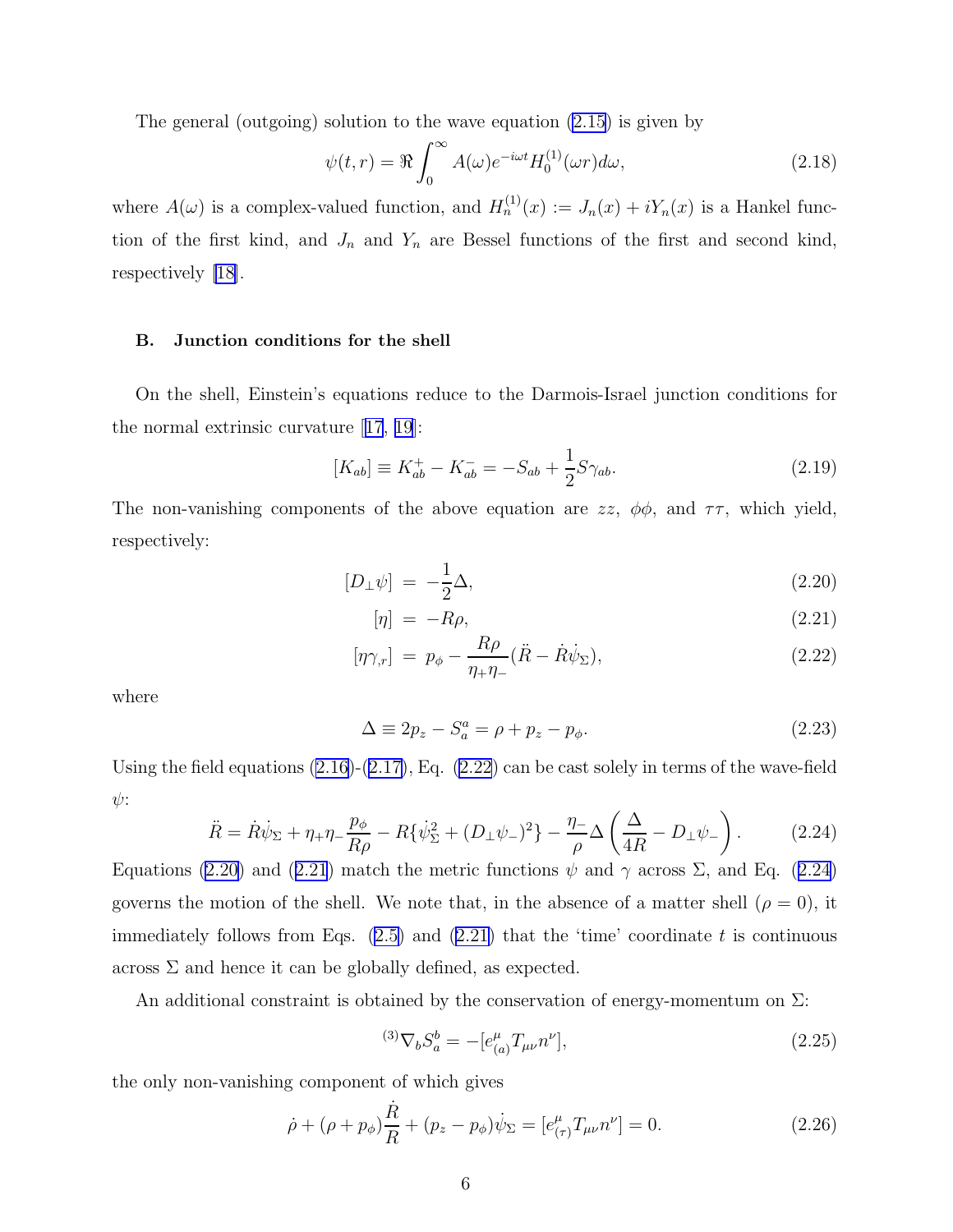### <span id="page-6-0"></span>III. TRAPPED SURFACES

#### A. Proper circumference radius criterion

We shall use the following operational definition of trapped surface, which is a natural extension of Penrose's [\[1](#page-23-0)], for surfaces that are not necessarily compact nor two-dimensional: let S be any non-null surface and  $\theta_{\pm}$  the expansion in the future-oriented null directions normal to S, then S is said to be a trapped surface iff  $\theta_+\theta_-\vert_s\geq 0$ , where the inequality saturates for the marginally trapped case. In the present case, our surface  $S$  is that of an infinite cylinder with proper circumference radius  $\mathcal{R} = re^{-\psi}$ .

Modulo the two-dimensional quotient space orthogonal to the symmetry axis, the Einstein-Rosen metric is conformal to Minkowski spacetime (which is why the fourdimensional wave equation is formally the same as that of flat space), and thus it suffices to introduce flat spacetime null coordinates (where, for simplicity, the  $\pm$ ' subscript is omitted):

$$
u = t - r, \ v = t + r,
$$
\n(3.1)

to study the expansion of S along normal null directions. We have then

$$
\theta_{\pm} = (\partial_t \mp \partial_r)\mathcal{R}.\tag{3.2}
$$

Trapped surfaces form when

$$
\theta_{+}\theta_{-} = (\mathcal{R}_{,t})^{2} - (\mathcal{R}_{,r})^{2} \ge 0.
$$
\n(3.3)

#### 1. Vacuum regions

In the vacuum regions, the above condition reads

$$
r^2 \psi_{,t}^2 \ge (1 - r \psi_{,r})^2. \tag{3.4}
$$

One can use the asymptotic properties of Bessel functions (cf. Appendix B) to show that, for  $\omega r \gg 1$ ,

$$
\psi_{,t} \sim -\psi_{,r} \sim \frac{1}{\sqrt{r}} \Re \int_0^\infty \omega A(\omega) e^{-i[\omega(t+r) - 3\pi/4]} d\omega.
$$
\n(3.5)

Hence, for  $\omega r \gg 1$ ,

$$
\theta_+ \theta_- \sim -1 + 2r \psi_{,t} \psi_{,r} < 0. \tag{3.6}
$$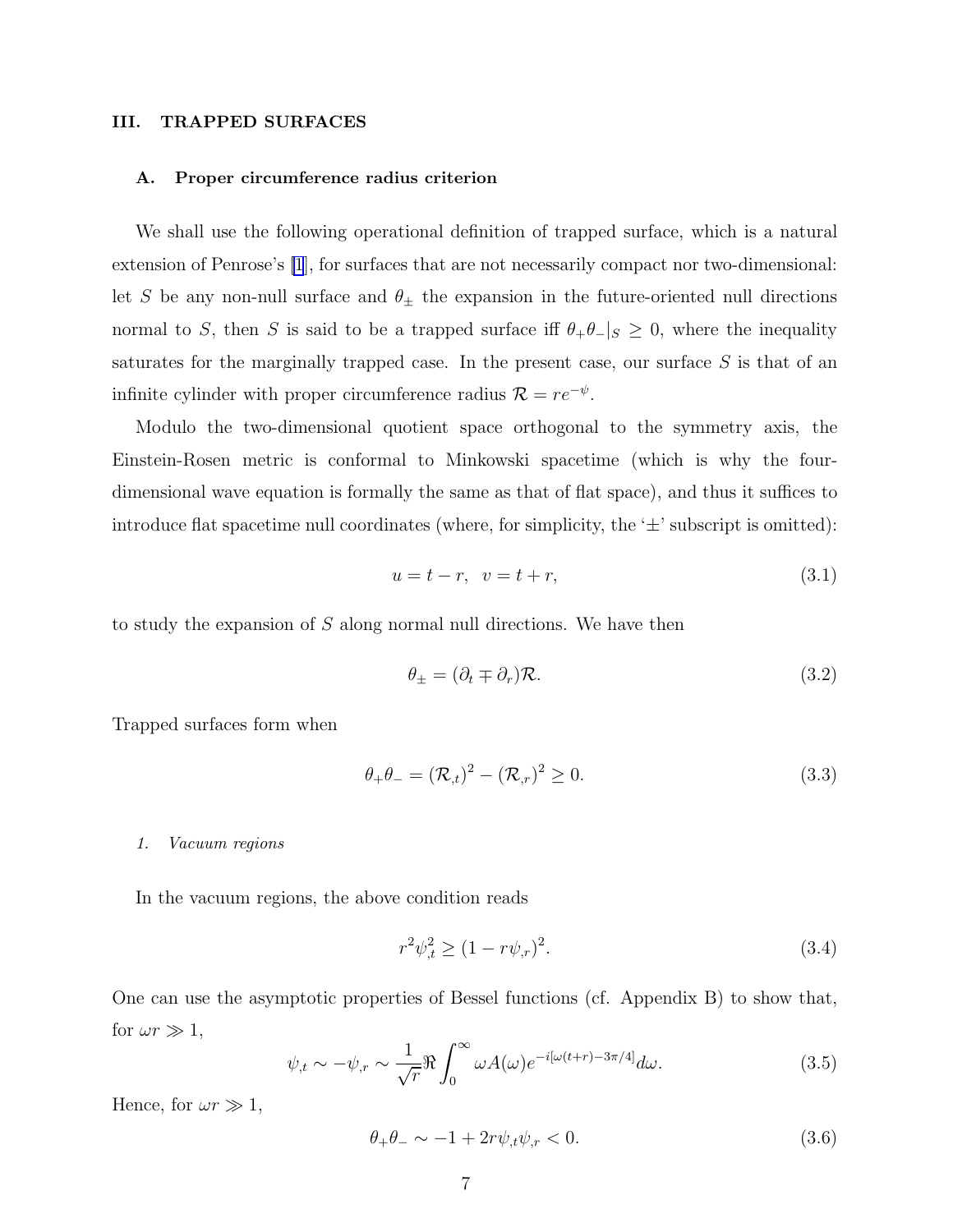For large radii, this regime covers 'almost' all the frequencies, whereas for small radii, the validity of the inequality above is restricted to high-frequency modes with  $\omega \gg r^{-1} \gg 1$ .

In general, it proves more convenient to look for *outer marginally trapped surfaces* (OMTS)—surfaces whose expansion vanishes along future-oriented null normal directions since their existence is implied by that of trapped surfaces[[20](#page-24-0)]. Hence, it suffices to show that no OMTS form, to prove that there are no trapped surfaces. The condition for OMTS is

$$
\theta_{+} = -\psi_{,t} - \frac{1}{r} + \psi_{,r} = 0. \tag{3.7}
$$

Partial differentiation of this equation with respect to t and r yields, respectively,

$$
\psi_{,tr} = \psi_{,tt}, \quad \psi_{,tr} = \psi_{,rr} + \frac{1}{r^2}.
$$
\n(3.8)

Combiningthese two equations with the wave equation  $(2.15)$  $(2.15)$  leads to

$$
\psi_{,r} = \frac{1}{2}\psi_{,t} = -\frac{1}{r}.\tag{3.9}
$$

Now, from Eq. [\(3.5](#page-6-0)), we know that these two equalities fail to hold for  $\omega r \gg 1$ . To show that the same happens for  $\omega r \lesssim 1$ , we note that

$$
\int_0^a x^n H_0^{(1)}(x) dx < \infty \quad \text{iff} \quad n > -1,\tag{3.10}
$$

from which it follows that, as  $\omega \to 0$ ,  $A(\omega) \sim \omega^n$  with  $n > -1$ . Hence, for  $\omega r \lesssim 1$ , we have

$$
\psi_{,t} \sim \psi_{,r} \sim \frac{1}{r^{2+n}},\tag{3.11}
$$

thereby showing that Eq. (3.9) also fails to hold for  $\omega r \lesssim 1$ . By construction, all of the above holds inside and outside the shell, and we conclude therefore that there are no trapped surfaces in neither vacuum region.

#### 2. Shell

On the shell, the condition for OMTS is

$$
\theta_{+} = \frac{R}{\eta} e^{-\psi_{\Sigma}} \left( \frac{\dot{R}}{R} - \dot{\psi}_{\Sigma} - \frac{\eta}{R} \right) = 0. \tag{3.12}
$$

Since  $\eta/R > 0$ , an obvious *necessary* condition for OMTS is

$$
\frac{\dot{R}}{R} - \dot{\psi}_{\Sigma} > 0. \tag{3.13}
$$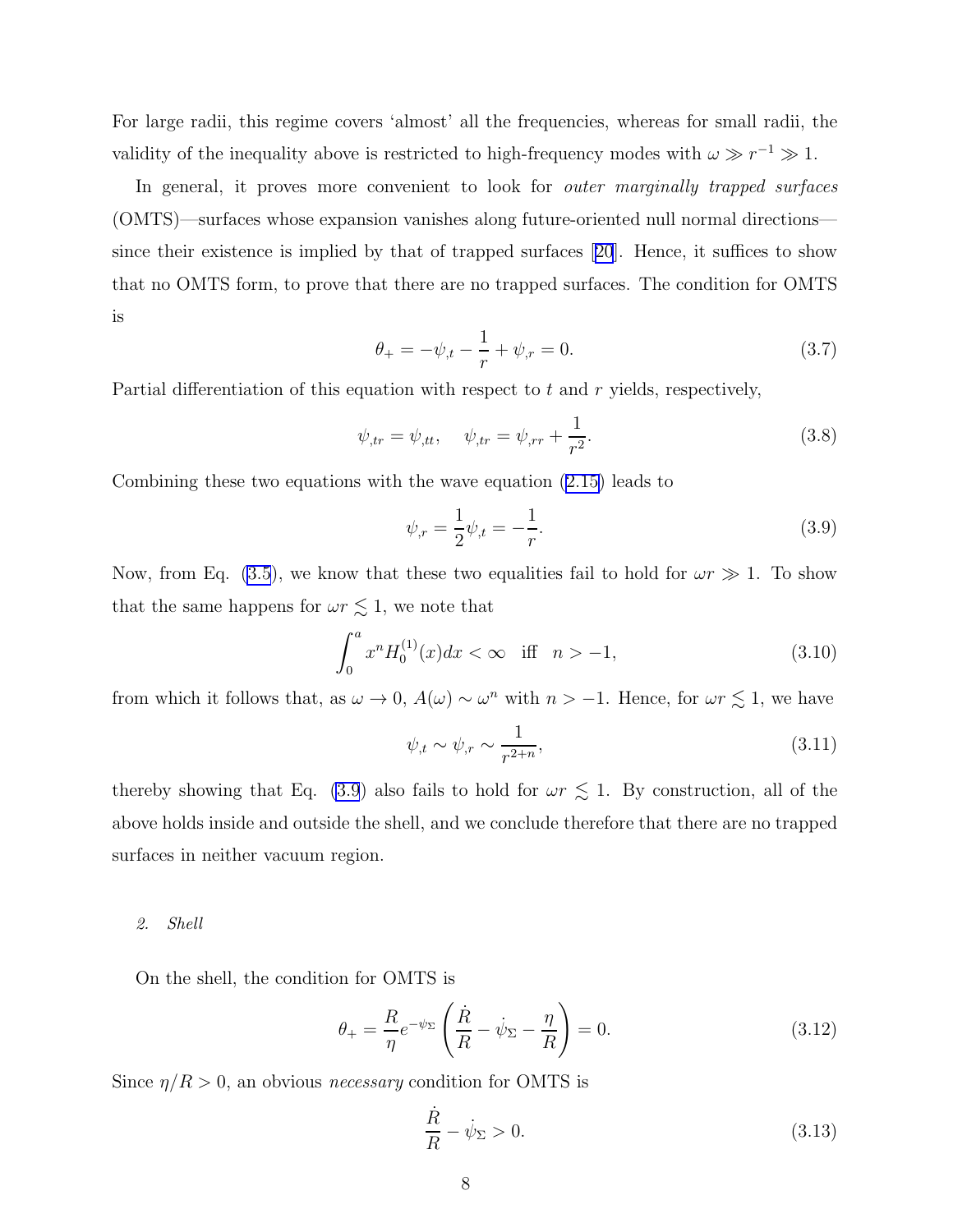However, for a collapsing configuration the physical circumference radius must decrease with proper time:

$$
\dot{\mathcal{R}} < 0 \Rightarrow \dot{R} - R\dot{\psi}_{\Sigma} < 0,\tag{3.14}
$$

which contradicts the necessary condition for OMTS. Hence, a collapsing shell can never become trapped, irrespective of the details of the matter content.

#### B. Specific area radius criterion

An alternative definition of trapped cylinder has been recently proposed by Hayward [\[21\]](#page-24-0), and relies on the specific area radius, which is constructed as follows. The two spacelike Killing vectors  $\{\partial_z, \partial_{\phi}\}\$  have a well-defined invariant geometric meaning:

$$
\mathcal{R} := |\partial_{\phi}| = \sqrt{\partial_{\phi} \cdot \partial_{\phi}}
$$
\n(3.15)

is the proper circumference radius, and

$$
l := |\partial_z| = \sqrt{\partial_z \cdot \partial_z} \tag{3.16}
$$

is the specific Killing length. One can thus define a specific area for the cylinder as

$$
A := 2\pi \mathcal{R}l = 2\pi \tilde{r},\tag{3.17}
$$

where  $\tilde{r} = \mathcal{R}l$  is the specific area radius. A cylinder is said to be trapped, marginal, or untrapped if the vector  $N_{\mu} := \nabla_{\mu} \tilde{r}$  is timelike, null, or spacelike, respectively [\[21\]](#page-24-0). In our case, we have

$$
\mathcal{R} = re^{-\psi}, \quad l = e^{\psi}, \quad \tilde{r} = r. \tag{3.18}
$$

From a geometrical viewpoint, this definition is perfectly acceptable, since, modulo invariant rotations, all of the spatial ('radial') submanifold orthogonal to the axis is covered by  $r \in$  $[0, +\infty)$ . However, from a physical standpoint, this definition is somewhat lacking, since the specific area radius is simply a coordinate radius, and as such changes under the rescaling  $z \to \alpha z$  as  $r \to \alpha^{-1/2}r$ , unlike the proper circumference radius, which remains invariant under such rescaling. In addition, an external timelike observer can only measure proper circumferences, but not coordinate radii. Despite these shortcomings, and because of its useful geometrical meaning, we shall examine the formation of trapped surfaces according to it.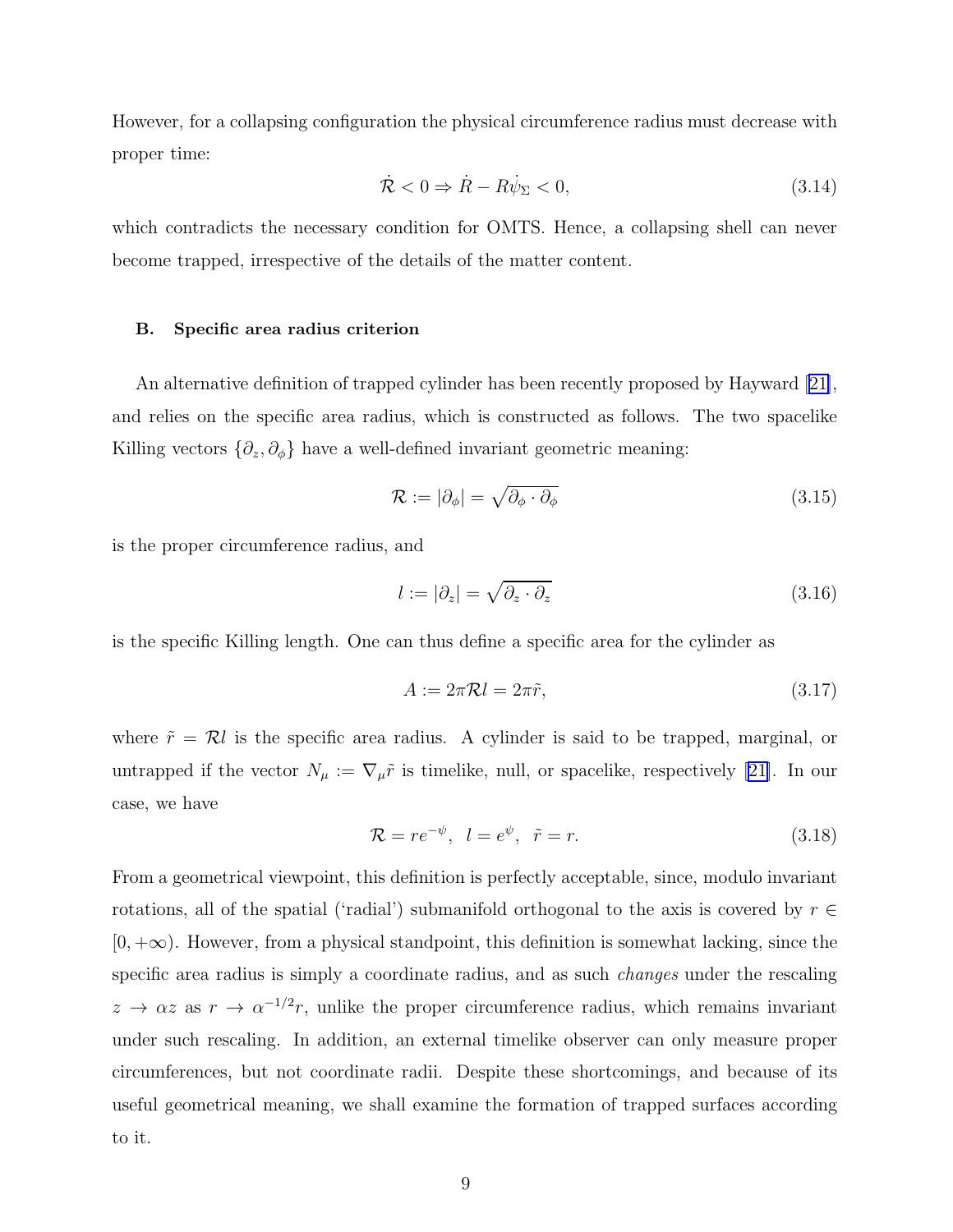#### <span id="page-9-0"></span>1. Vacuum regions

In the vacuum regions,

$$
N_{\mu}^{\text{vac}} = \delta_{\mu}^{r},\tag{3.19}
$$

and thus

$$
(N_{\mu}N^{\mu})_{\text{vac}} = e^{2(\psi - \gamma)} \ge 0. \tag{3.20}
$$

Hence there are no trapped surfaces in the vacuum regions provided the quantity  $\psi - \gamma$  does not diverge negatively (in which the case a marginally trapped surface would form). Since  $g_{rr} = -g_{tt} = e^{2(\gamma - \psi)}$ , it follows that for *regular* spacetimes the inequality must be strict and thus there are no trapped surfaces. This is true for any cylindrical regular metric with two commuting hypersurface orthogonal Killing vectors. Accordingly, it holds inside and outside Σ. In the interior vacuum region, it is straightforward to show that regularity of the axis implies absence of trapped surfaces. Let  $\chi \equiv |\partial_{\phi}|^2 = r^2 e^{-2\psi}$ ; then the symmetry axis is regular iff the following local flatness condition is obeyed [\[22](#page-24-0)]

$$
\lim_{r \to 0} \frac{\chi_{,\mu} \chi_{,}^{\mu}}{4\chi} = 1,\tag{3.21}
$$

which requires

$$
\gamma(t,0) = 0, \quad \psi_{,t}|_{r=0} < \infty, \quad \psi_{,r}|_{r=0} < \infty. \tag{3.22}
$$

Hence,  $|N|^2_{\text{vac}} > 0$  along the axis.

#### 2. Shell

On the shell,

$$
N_{\mu}^{\Sigma} = \dot{R}\eta^{-1}\delta_{\mu}^{t} + \delta_{\mu}^{r},\tag{3.23}
$$

which gives

$$
(N_{\mu}N^{\mu})_{\Sigma} = \eta^{-2}e^{2(\psi-\gamma)}(\eta^{2} - \dot{R}^{2}) = \eta^{-2}e^{4(\psi-\gamma)} \ge 0,
$$
\n(3.24)

where the junction condition [\(2.5](#page-3-0)) was used in the last equality. Since the metric must be regular on  $\Sigma$ , the inequality can never saturate, and thus  $\Sigma$  is free of trapped surfaces.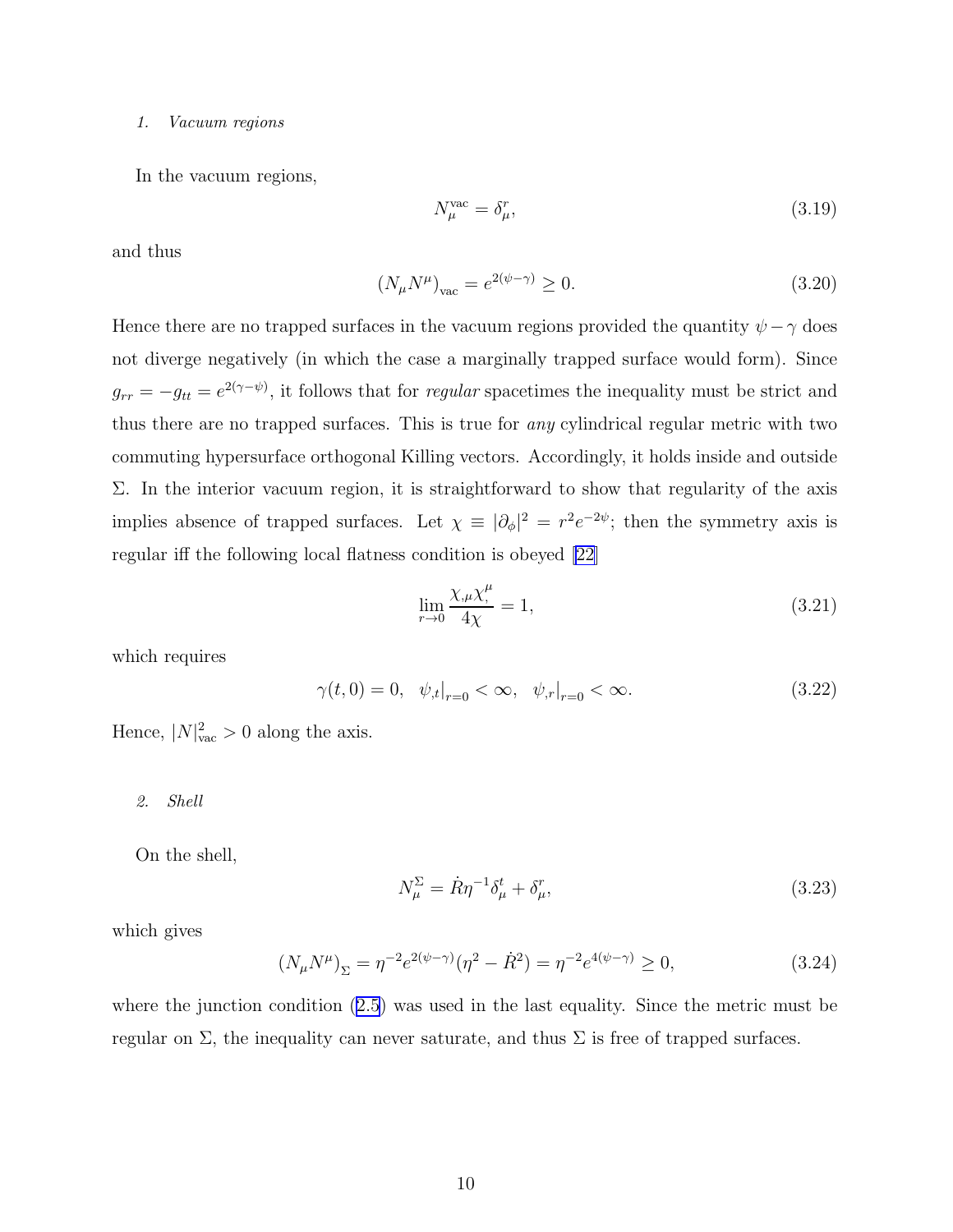#### <span id="page-10-0"></span>C. Geodesic null congruences

A direct, physical way to probe the occurrence of trapped surfaces in the vacuum spacetime(s), is to examine the divergence of a congruence of outgoing radial (i.e., orthogonal to the symmetry axis) null geodesics (ORNG). To examine the behavior along null directions, it is convenient to introduce retarded Bondi coordinates  $\{u, r, z, \phi\}$ , in which the Einstein-Rosen metric reads

$$
ds^{2} = -e^{2(\gamma - \psi)}(du^{2} + 2du dr) + e^{2\psi}dz^{2} + r^{2}e^{-2\psi}d\phi^{2}.
$$
 (3.25)

In these coordinates, the vacuum field equations are

$$
2\psi_{,ur} - \psi_{,r} + r^{-1}(\psi_{,u} - \psi_{,r}) = 0,
$$
\n(3.26)

$$
\gamma_{,u} = 2r\psi_{,u}(\psi_{,u} + \psi_{,r}),\tag{3.27}
$$

$$
\gamma_{,r} = r(\psi_{,r})^2. \tag{3.28}
$$

The null vector field tangent to the ORNG is given by

$$
k^{\mu} = \frac{dx^{\mu}}{d\lambda} = X(u, r)\delta^{\mu}_r,
$$
\n(3.29)

where  $\lambda$  is an affine parameter along the geodesics, and  $X > 0$  since the geodesics are outgoing (i.e.,  $r$  is a monotonically increasing function of the affine parameter). The geodesic equation reads then

$$
k^{\nu}\nabla_{\nu}k^{\mu} = X[X_{,r} + 2X(\gamma_{,r} - \psi_{,r})]\delta^{\mu}_{r} = 0,
$$
\n(3.30)

which readily integrates to

$$
X(u,r) = f(u)e^{2(\psi - \gamma)},\tag{3.31}
$$

where  $f(u) > 0$  is an arbitrary function, fixed by the choice of X for a given value of the coordinate r. For such a geodesic congruence, the expansion scalar is

$$
\Theta := \nabla_{\mu} k^{\mu} = \frac{X(u, r)}{r} = \frac{f}{r} e^{2(\psi - \gamma)}.
$$
\n(3.32)

Clearly, as long as one restricts oneself to finite values of  $r$ , there are no trapped surfaces. There could be trapped surfaces at asymptotic future null infinity [\[23](#page-24-0)]  $\mathcal{J}^+$  if, for fixed u,  $\lim_{r\to+\infty} X \leq \mathcal{O}(r)$ . From a physical viewpoint, the possible occurrence of marginally trapped surfaces at  $\mathcal{J}^+$  is not worrisome, in that geodesic timelike observers can never reach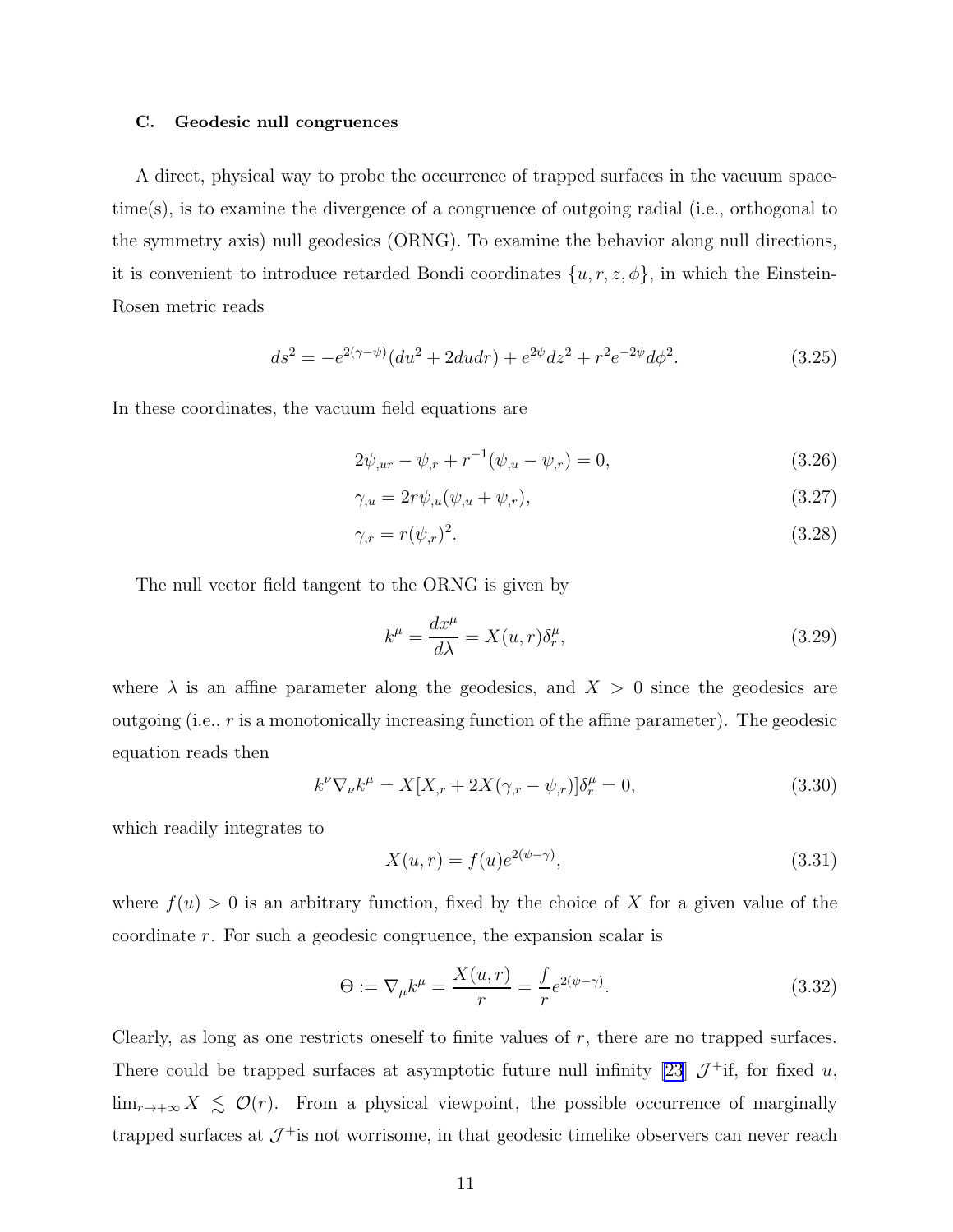<span id="page-11-0"></span> $J^+$  [\[24\]](#page-24-0). However, from an asymptotic infinity viewpoint, it is of interest to examine the limiting behavior of geodesic focusing in a radiative spacetime. The asymptotic behavior of  $\Theta$  at  $\mathcal{J}^+$  is given by

$$
\Theta|_{\mathcal{J}^{+}} = \lim_{r \to +\infty} \frac{X(u, r)}{r} \Big|_{u=u_0}
$$
  
= 
$$
\lim_{r \to +\infty} \frac{f(u_0)}{r} e^{2(\psi(u_0, r) - \gamma(u_0, r))}.
$$
 (3.33)

Thebehavior of the wave-field  $\psi$  [which determines  $\gamma$  via the field equations ([3.27\)](#page-10-0)-([3.28\)](#page-10-0)] at $\mathcal{J}^{+}$ was computed by Ashtekar, Bičák, and Schmidt [[25](#page-24-0), [26](#page-24-0)], and yields

$$
\psi(u,r) = \frac{c_0(u)}{\sqrt{r}} + \frac{1}{\sqrt{r}} \sum_{n=1}^{\infty} c_n(u) r^{-n},
$$
\n(3.34)

$$
\gamma(u,r) = \gamma_0 - 2 \int_{-\infty}^{u} c_0'^2 du - \sum_{n=1}^{\infty} \frac{b_n(u)}{n+1} \frac{1}{r^{1+n}},
$$
\n(3.35)

where  $c'_0 = dc_0/du$ , and the coefficients  $c_n$  and  $b_n$  are determined from the initial Cauchy data. From Eqs. (3.33)-(3.35) it follows that

$$
\Theta|_{\mathcal{J}^+} = 0. \tag{3.36}
$$

This *limiting behavior* reflects the fact that, near  $\mathcal{J}^+$ the cylindrical waves behave locally like plane waves, which intersect the congruence of ORNG, thereby causing them to start (marginally) converging (cf. Fig. 1).

Such behavior is best described using the Newman-Penrose formalism [\[27\]](#page-24-0). The two relevant equations are (cf. Appendix C)

$$
D\theta = \theta^2 + \sigma\bar{\sigma} + \Phi_{00},\tag{3.37}
$$

$$
D\sigma = \sigma(\theta + \bar{\theta}) + \Psi_{(0)}, \qquad (3.38)
$$

which govern the evolution of the expansion  $-\theta$  and shear  $\sigma$  of the ORNG, respectively. Near  $\mathcal{J}^+$  the congruence is orthogonally intersected by plane waves aligned with  $n^{\mu}$  (cf. Fig. 1). The existence of a transverse wave component in the  $n^{\mu}$  direction [\[28\]](#page-24-0) is signaled by a non-vanishing  $\Psi_{(0)}$ :

$$
\Psi_{(0)} = -C_{\alpha\beta\mu\nu}l^{\alpha}m^{\beta}l^{\mu}m^{\nu} \neq 0.
$$
\n(3.39)

This non-zero  $\Psi_{(0)}$  implies—by Eq. (3.38)—that the congruence starts to shear, with the shear axis being determined by the polarization of the wave (i.e., the wave-field  $\psi$ ). This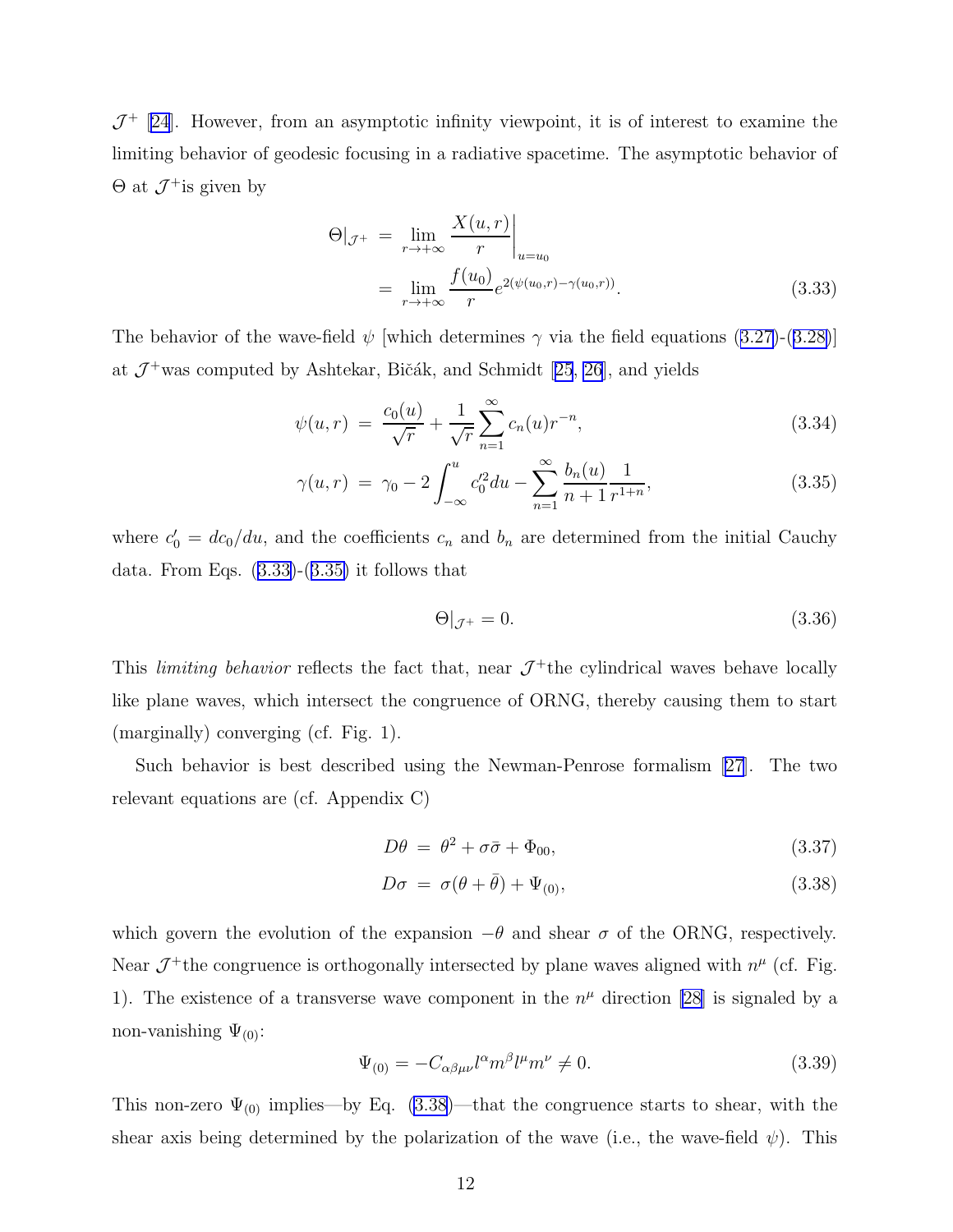

FIG. 1: Asymptotic behavior of an initially expanding future-oriented null geodesic congruence at  $J^+$ . When the radius (proper or otherwise) of cylindrical waves tends to infinity, they become plane waves, whose wavefronts orthogonally intersect the null geodesic congruence. The transverse wave component in the  $n^{\mu}$  direction induces shear on the congruence, which in turn makes it focus, by virtue of the Raychaudhuri-type equation [\(3.37\)](#page-11-0).

introduces a non-negative term

$$
\sigma \bar{\sigma} = \left(\psi_{,t} - \psi_{,r} + \frac{1}{2r}\right)^2 \tag{3.40}
$$

into Eq.([3.37\)](#page-11-0), thereby inducing the congruence to converge.

#### D. C-energy

The concept of C-energy was introduced by Thorne[[29](#page-24-0)] as a local definition of energy density per unit Killing-length z for cylindrical systems. Being a locally defined quantity in spacetimes with a translational Killing field, its relation to energy-like quantities defined in asymptotically flat spacetimes (e.g., the ADM or Bondi mass) becomes unclear[[30](#page-24-0)]. In fact, as shown by Ashtekar and Varadarajan[[31](#page-24-0), [32\]](#page-24-0), the Hamiltonian that generates asymptotic time translations at spatial infinity is not the C-energy, but a non-polynomial function of it, which is positive and bounded from above. Nevertheless, being a locally conserved and measurable quantity, C-energy remains a very useful tool for the analysis of cylindrical systems, and, unsurprisingly, it can be linked to the occurrence of conical singularities [\[33\]](#page-24-0) and trapped surfaces[[21\]](#page-24-0).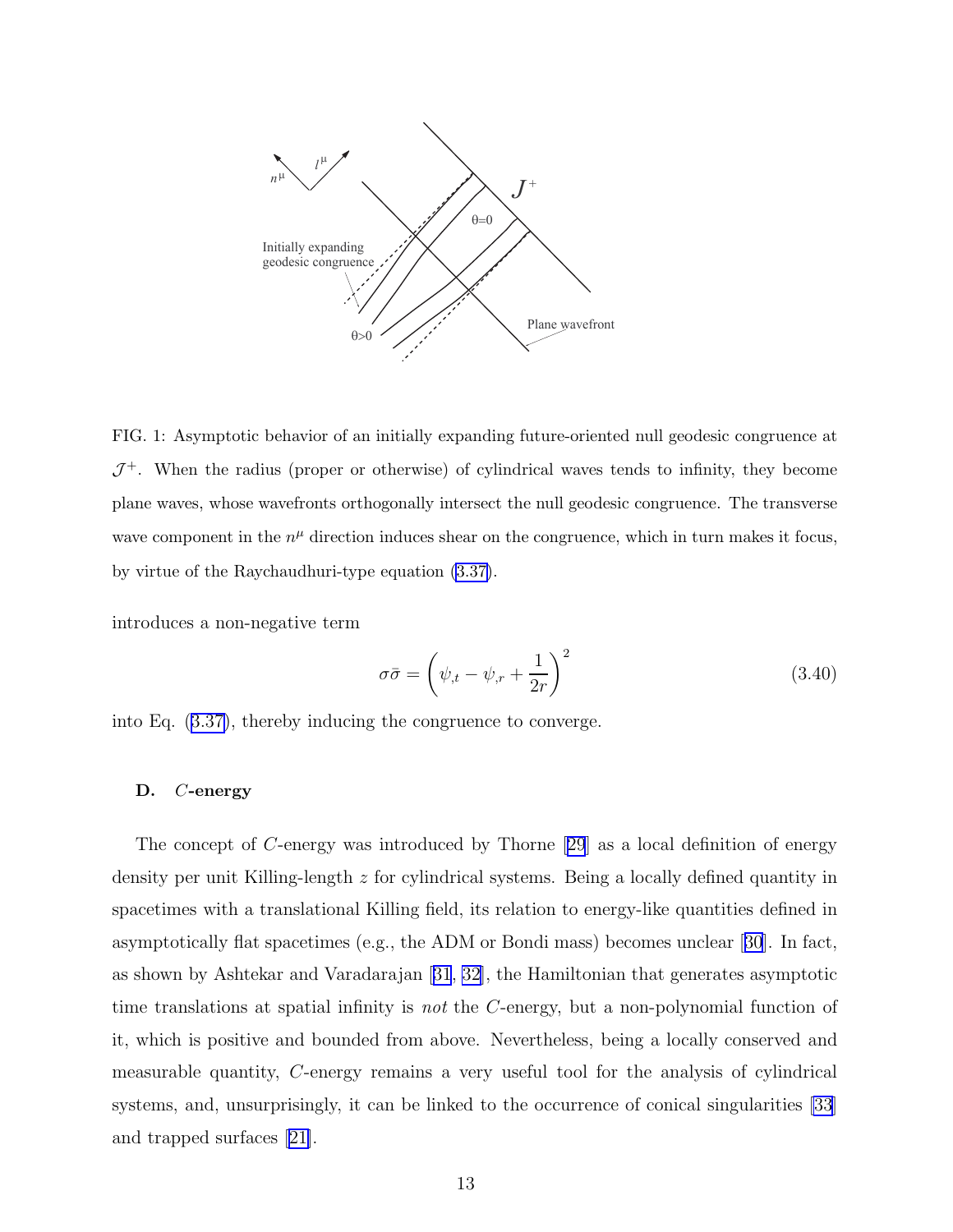Following Thorne[[29](#page-24-0)], we introduce the C-energy potential

$$
C(t,r) := \frac{1}{8}(1 - e^{-2\gamma}),\tag{3.41}
$$

which is proportional to the total C-energy contained inside a cylinder of specific area radius r per unit Killing-length z. The C-energy flux vector  $P^{\mu}$  is given by

$$
P^{\mu} := \frac{1}{8} \epsilon^{\mu\nu\alpha\beta} \sqrt{-g} [\ln(1 - 8C)]_{,\nu} \frac{\partial_{(z)\alpha}}{|\partial_z|^2} \frac{\partial_{(\phi)\beta}}{|\partial_{\phi}|^2}
$$
  
= 
$$
\frac{e^{2(\psi - \gamma)}}{r} (C_{,\tau} \delta^{\mu}_t - C_{,\tau} \delta^{\mu}_r),
$$
 (3.42)

and obeys the local conservation law  $\nabla_{\mu}P^{\mu} = 0$ . An observer with 4-velocity  $u^{\mu}$  measures a C-energy density  $\mathcal{E} = P^{\mu}u_{\mu}$ , and the C-energy flux across a hypersurface  $\Sigma$  with spacelike normal  $n^{\mu}$  (such that  $n^{\mu}u_{\mu} = 0$ ) is  $\mathcal{F} = P^{\mu}n_{\mu}$ .

From Eqs. [\(3.20](#page-9-0)) and (3.41) it follows that

$$
(N_{\mu}N^{\mu})_{\text{vac}} = e^{2\psi} (1 - 8C). \qquad (3.43)
$$

Hence, trapped surfaces form whenever

$$
C \ge \frac{1}{8},\tag{3.44}
$$

where the inequality saturates for the marginally trapped case. This is the cylindrical analogue of the well-known asymptotically flat spherically symmetric condition  $E \geq 1/2$  for Tolman-Bondi spacetimes [\[34\]](#page-24-0),where  $E \equiv m_{\rm MS}/R_{\rm p}$  is the Misner-Sharp mass [[35](#page-24-0)] per unit proper area radius. In the present case,  $C < 1/8$  and the vacuum regions are untrapped.

## IV. SINGULARITIES

The issue of singularity formation in cylindrical collapse of a thin shell has been addressed for the particular cases of pressureless dust and counter-rotating dust (i.e., with a nonvanishing tangential pressure component). The pure dust case was analyzed by Thorne [\[9\]](#page-23-0) and Echeverria [\[10\]](#page-23-0), who showed that complete collapse is inevitable, and an infinite spindlelike singularity must thus form as a result. The case of counter-rotating dust coupled to Einstein-Rosen waves was addressed by Apostolatos and Thorne [\[11\]](#page-23-0), who resorted to sequences of momentarily static radiation-free (MSRF) configurations and C-energy balance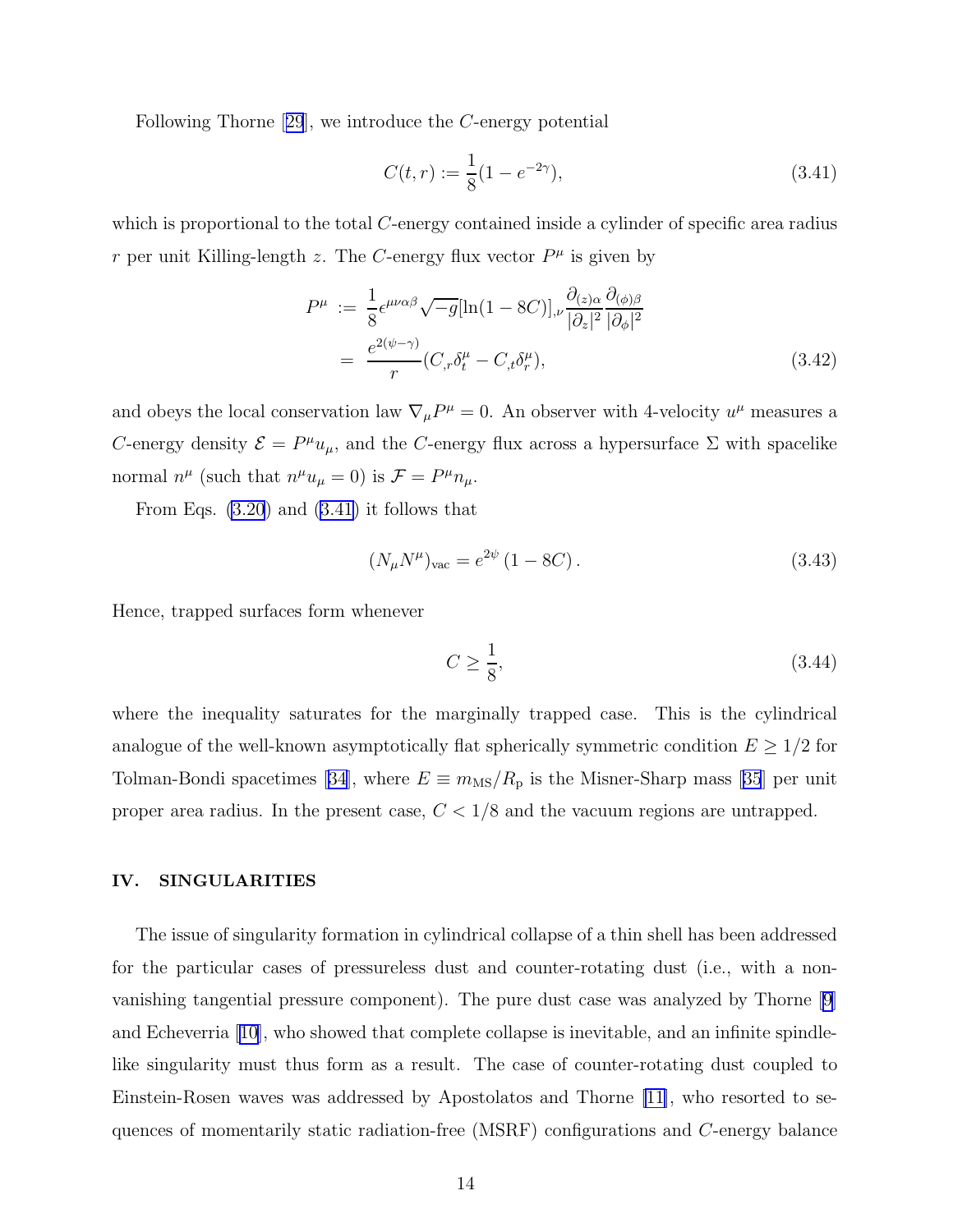<span id="page-14-0"></span>arguments to conclude that an arbitrarily small amount of counter-rotation (and, very likely, also of net rotation) suffices to halt collapse, thereby precluding the formation of spindle singularities. The counter-rotating case was recently revisited by Pereira and Wang [\[36\]](#page-24-0), who considered a flat interior and an outgoing null fluid exterior (as opposed to a 'realistic' vacuum containing cylindrical waves); by means of further assumptions for the matter content, they obtained a simple solvable model which admits initial data leading to a spindle singularity, thus in apparent contradiction with the earlier results. However, the model is highly contrived, and the assumptions made render it unphysical, since the dynamics of the exterior null fluid can only be obtained a *posteriori*, after a particular solution for the motion of the shell is derived. It is therefore conceivable that a more realistic model, wherein the emission of gravitational radiation arises *dynamically* from the inward accelerated motion of the shell, will qualitatively agree with the results of [\[11\]](#page-23-0).

We shall conjecture here [\[37\]](#page-25-0) that *realistic matter is required to prevent the occurrence of* singularities. To support this conjecture, we examine below two classes of matter models for which the WEC is either necessary for collapse to halt, or sufficient for it to be able to halt.

## A.  $\Delta = 0$

We consider here the case  $\Delta = 0 \Leftrightarrow \rho = p_{\phi} - p_z$ . This case includes the Pereira-Wang matter model  $(p_z = 0, \rho = p_\phi)$ , and a subcase of the Apostolatos-Thorne model  $(p_z = 0, \rho = p_\phi)$ butnot necessarily  $\rho = p_{\phi}$ . Then, the junction conditions [\(2.20](#page-5-0)) and ([2.24\)](#page-5-0) simplify to

$$
[D_{\perp}\psi] = 0,\t\t(4.1)
$$

$$
\ddot{R} = \dot{R}\dot{\psi}_{\Sigma} + \eta_{+}\eta_{-}\frac{p_{\phi}}{R\rho} - R\{\dot{\psi}_{\Sigma}^{2} + (D_{\perp}\psi_{-})^{2}\},\tag{4.2}
$$

and the local conservation equation on the shell becomes

$$
\frac{\dot{\rho}}{\rho} + \left(1 + \frac{p_{\phi}}{\rho}\right)\frac{\dot{R}}{R} - \dot{\psi} = 0.
$$
\n(4.3)

This equation can be easily integrated by assuming a functional relation between  $\rho$  and  $p_{\phi}$ , which, for simplicity, we take to be of barotropic form:  $p_{\phi} = \alpha \rho$ , where the real constant  $\alpha^2$  < 1, to preserve causality. This gives then

$$
\rho = A \frac{e^{\psi_{\Sigma}}}{R^{1+\alpha}},\tag{4.4}
$$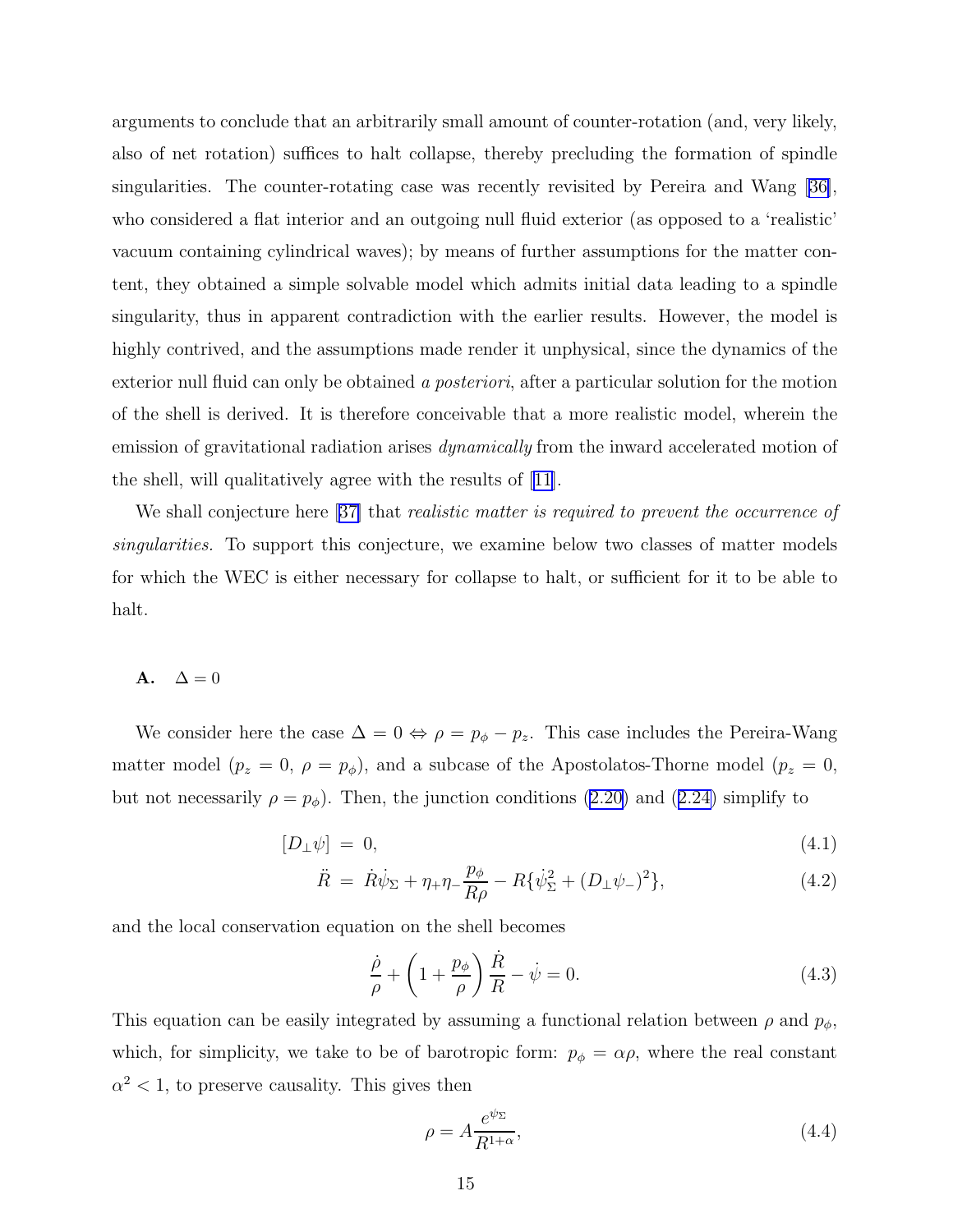where  $A > 0$  is an integration constant, which is *dimensionful* and scales as  $[A] \sim R^{\alpha} \sim L^{\alpha}$ , such that  $[\rho] \sim L^{-1}$ . This constant A turns out to be constrained by the fact that there is an upper limit for the total rest mass per unit proper length, which arises from the requirement of radial nonclosure of space. Specifically, the space around a given cylindrical configuration is radially non-closed iff[[38\]](#page-25-0)

$$
2\pi R\sigma_{\rm AT} < \frac{1}{4},\tag{4.5}
$$

where  $\sigma_{AT} \equiv \rho/(8\pi)$  is the total rest mass per unit proper area (the factor of  $8\pi$  arises because we work with units in which  $8\pi G = 1$ , whereas Apostolatos and Thorne use  $G = 1$ ). In our case, the total rest mass per unit proper length is the dimensionless quantity

$$
m_{\rm p} = \frac{1}{4}R\rho = \frac{1}{4}Ae^{\psi_{\Sigma}}R^{-\alpha},\tag{4.6}
$$

from which it follows that we must have

$$
R\rho < 1,\tag{4.7}
$$

or $A < e^{-\psi_{\Sigma}} R^{\alpha}$ , if ([4.4\)](#page-14-0) holds. (We note that this constraint on the rest mass per unit proper length plays no role in the subsequent assertion that the WEC is a necessary condition for singularities not to form.)

We now look for local extrema of  $R$ , and show that the obedience of the WEC is necessary for collapse to be halted. Local extrema of R occur at  $\tau = \tau_{\rm e}$ , such that  $\dot{R}_{\rm e} = 0$  and  $\ddot{R}_{\rm e} \neq 0$ . From Eq.([4.2\)](#page-14-0) we have then

$$
\ddot{R}_{e} = -\eta_{-}(\rho + p_{z}) \left( 1 - \frac{\eta_{-}}{R\rho} \right) - R \{\dot{\psi}_{\Sigma}^{2} + (D_{\perp}\psi_{-})^{2} \},\tag{4.8}
$$

where the junction condition([2.21\)](#page-5-0) was used, and the right-hand-side is to be evaluated at  $\tau = \tau_e$ . Since the last summand is manifestly negative and  $\eta_+ > 0$ , a necessary condition for collapse to be halted (i.e., for  $\ddot{R}_e > 0$ ) is

$$
(\rho + p_z) \left(\frac{\eta_-}{R\rho} - 1\right) > 0. \tag{4.9}
$$

By Eqs. [\(2.5](#page-3-0)) and [\(2.21](#page-5-0)), the second term is always positive for  $\rho > 0$ . It then follows that we must have  $\rho + p_z > 0$  if collapse is to be halted. This means that the WEC (which requires  $\rho > 0$  and  $\rho + p_i > 0 \forall i$ ) must be satisfied in order for R to admit a real positive minimum; in addition, since  $\rho = p_{\phi} - p_z$  by hypothesis, we must also have  $p_{\phi} > 0$ . If  $p_z < -\rho$  and/or  $p_{\phi} < 0$ , then condition (4.9) is violated and there are no local minima of R,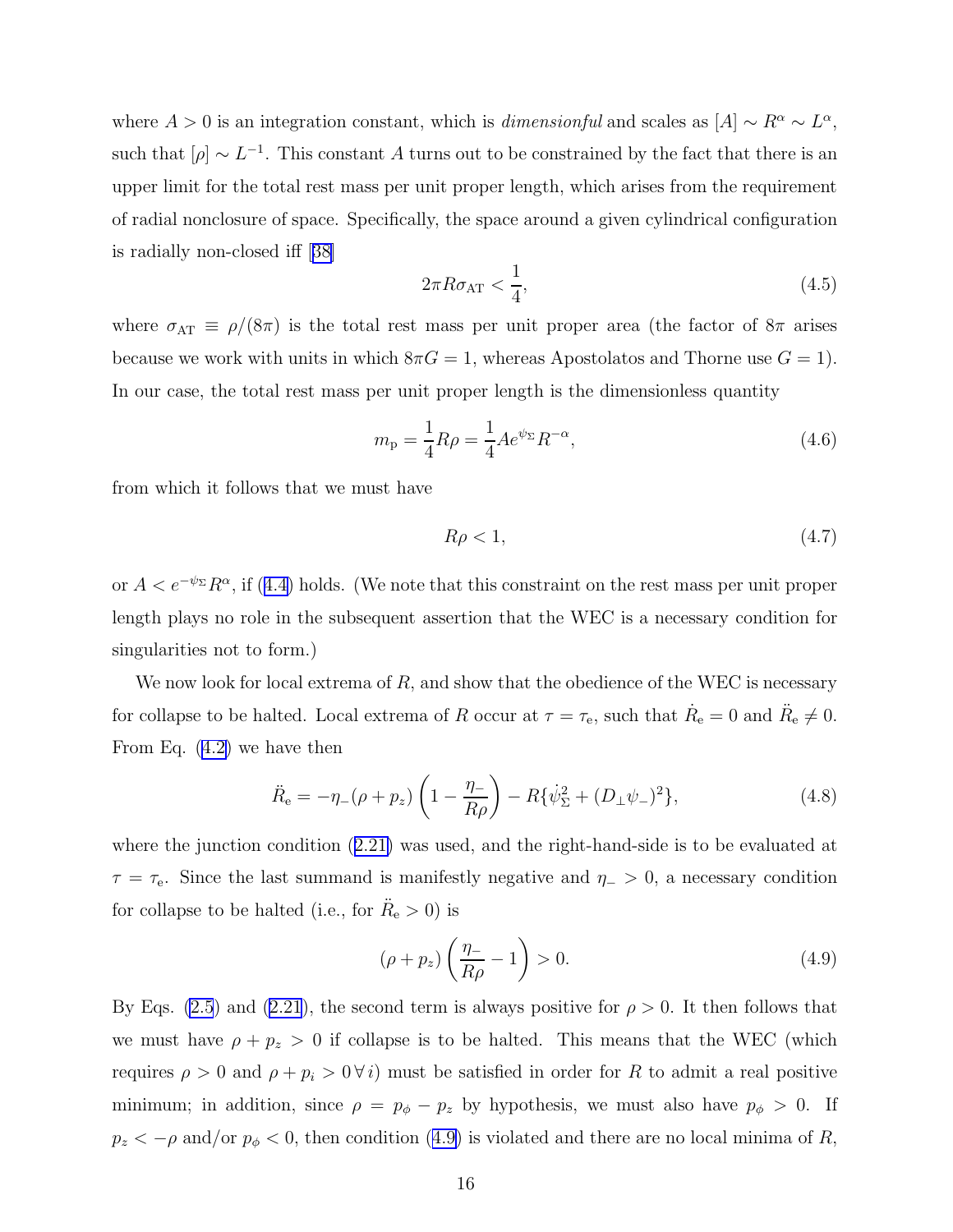<span id="page-16-0"></span>with collapse inevitably proceeding to  $R = 0$ , wherein a spindle-like singularity forms. We remark that this case requires at least one of the principal pressures to be non-vanishing, since  $p_z = p_\phi = 0 \Rightarrow \rho = 0$ .

## **B.**  $\Delta = \rho$

This case corresponds to isotropic pressure,  $\Delta = \rho \Leftrightarrow p_z = p_{\phi}$ . The acceleration equation at the local extrema reads

$$
\ddot{R}_{\rm e} = \eta_{-} \left( \eta_{+} \frac{p_{\phi}}{R \rho} + D_{\perp} \psi_{-} \right) - \frac{\eta_{-} \rho}{4R} - R \{ \dot{\psi}_{\Sigma}^{2} + (D_{\perp} \psi_{-})^{2} \}.
$$
 (4.10)

Atthe extrema,  $\dot{R}_{\rm e} = 0$ , and, since  $\Delta = \rho$ , it follows from the junction conditions ([2.20\)](#page-5-0), ([2.21](#page-5-0)) that

$$
[D_{\perp}\psi] = [\eta]\psi_{,r}^{\Sigma} = \frac{1}{2R}[\eta] \Rightarrow \psi_{,r}^{\Sigma}|_{\tau_{e}} = \frac{1}{2R_{e}}.
$$
\n(4.11)

Equation (4.10) can then be rewritten as

$$
\ddot{R}_{\rm e} = \frac{\eta_{-}}{R_{\rm e}} \left( \eta_{+} \frac{p_{\phi}}{\rho} + \frac{\eta_{-}}{4} \right) - \left( R_{\rm e} \dot{\psi}_{\Sigma}^{2} + \frac{\rho \eta_{-}}{4R_{\rm e}} \right). \tag{4.12}
$$

The last summand is manifestly negative, so a necessary condition for  $\ddot{R}_{\rm e} > 0$  is

$$
\eta_{+}\frac{p_{\phi}}{\rho} + \frac{1}{4}\eta_{-} > 0, \tag{4.13}
$$

where all quantities are evaluated at  $\tau = \tau_e$ . Clearly, if the WEC holds, the condition above is satisfied. Condition (4.13) defines a negative lower bound for  $p_{\phi}$ ,

$$
p_{\phi} > -\frac{1}{4}\rho \frac{\eta_{-}}{\eta_{+}},\tag{4.14}
$$

which would be incompatible with a violation of the WEC (i.e., with  $p_{\phi} < -\rho$ ) iff  $4\eta_{+} \ge \eta_{-}$ . By the junction condition [\(2.21](#page-5-0)), this is equivalent to  $\eta_+^e \ge (R\rho)/3$ , where  $\eta_+^e = e^{\psi_{\Sigma}-\gamma_+}$ . Now, for a given  $r_* = R(\tau_*)$ , we can rescale the Killing coordinate z, such that  $\psi_{\Sigma}^* = \psi_{\Sigma}(R_*) = 0$ ; doing this for  $R_e$ , the inequality  $\eta_+^e \ge (R\rho)/3$  becomes

$$
\gamma_+^e \le -\ln(R\rho/3). \tag{4.15}
$$

To examine whether this can at all be verified, we will assume that, in addition to being momentarily static (which, by definition, is the case at the extrema), the configuration is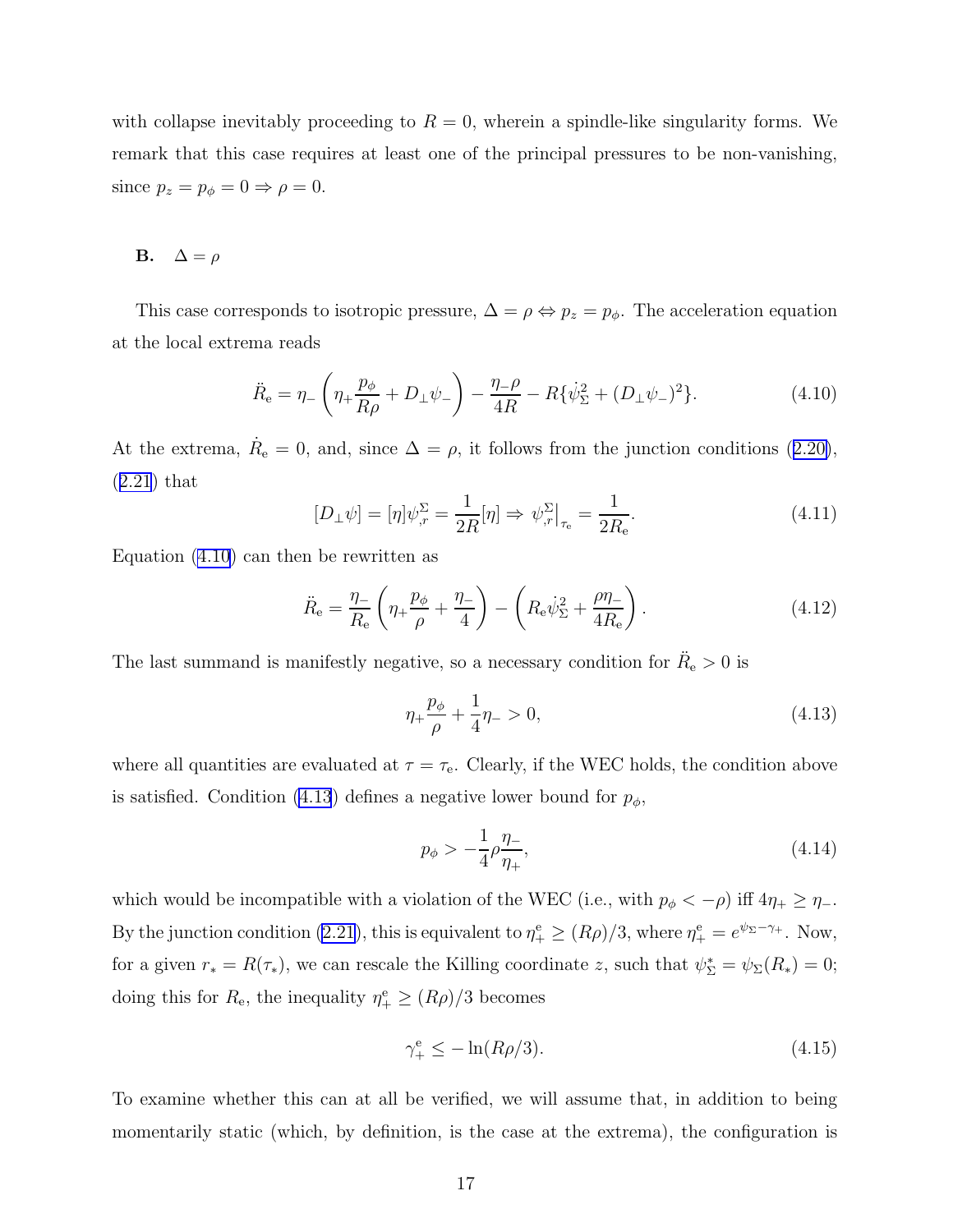also radiation-free at  $\tau = \tau_{e}$ , i.e., that  $\psi_{,t} = \psi_{,tt} = 0$  at  $t_{\pm}(\tau_{e})$ . With these ansatze, the wave-equation([2.15\)](#page-4-0) has the trivial solution:

$$
\psi_{\pm} = \psi_{\Sigma} - k_{\pm} \ln(r/R), \tag{4.16}
$$

where $k_{\pm}$  is a constant. Then, Eqs. ([2.16\)](#page-4-0),([2.17\)](#page-4-0) yield

$$
\gamma_{\pm} = \gamma_{\pm}^{\text{e}} + k_{\pm}^{2} \ln(r/R). \tag{4.17}
$$

Theregularity conditions ([3.22\)](#page-9-0) imply  $k = \gamma_{-}^{e} = 0$ , thereby fixing the interior solution as  $\psi_$ =  $\psi_$  and  $\gamma_$  = 0. From Eqs. [\(2.5](#page-3-0)) and ([2.21\)](#page-5-0), together with the solution for  $\gamma_$ , we get

$$
\gamma_{+}^{\text{e}} = -\ln(1 - R\rho). \tag{4.18}
$$

Hence, condition [\(4.15](#page-16-0)) would be automatically satisfied (i.e., the WEC would be a necessary condition for collapse to halt) iff

$$
R\rho \le \frac{3}{4}.\tag{4.19}
$$

This inequality is stronger than the one imposed by radial nonclosure of space  $(R\rho < 1)$ , and as such may or may not hold at  $\tau = \tau_e$ . For this particular case, the approach adopted here cannot show that a violation of the WEC contradicts condition([4.13](#page-16-0)) without additional assumptions for the initial data (this does not, of course, imply that a violation of the WEC necessarily allows for collapse to be halted). This case is nevertheless instructive in that it (i) shows that the WEC is a sufficient condition for collapse to have a chance of being halted, and (ii) provides a self-consistency check: if the WEC holds, then the requirement of radial nonclosure of space is automatically satisfied.

## V. CONCLUSIONS

We studied in detail the formation of trapped surfaces in polarized cylindrical spacetimes with a thin shell of arbitrary matter. We showed that, for arbitrarily large  $r$ , no trapped surfaces form, either in the vacuum regions, or on the shell, regardless of the matter content of the latter. We studied the limiting behavior of the expansion of a congruence of futuredirected outgoing radial null geodesics, and found that they become marginally trapped exactly at future null infinity. This limiting behavior is due to the interaction between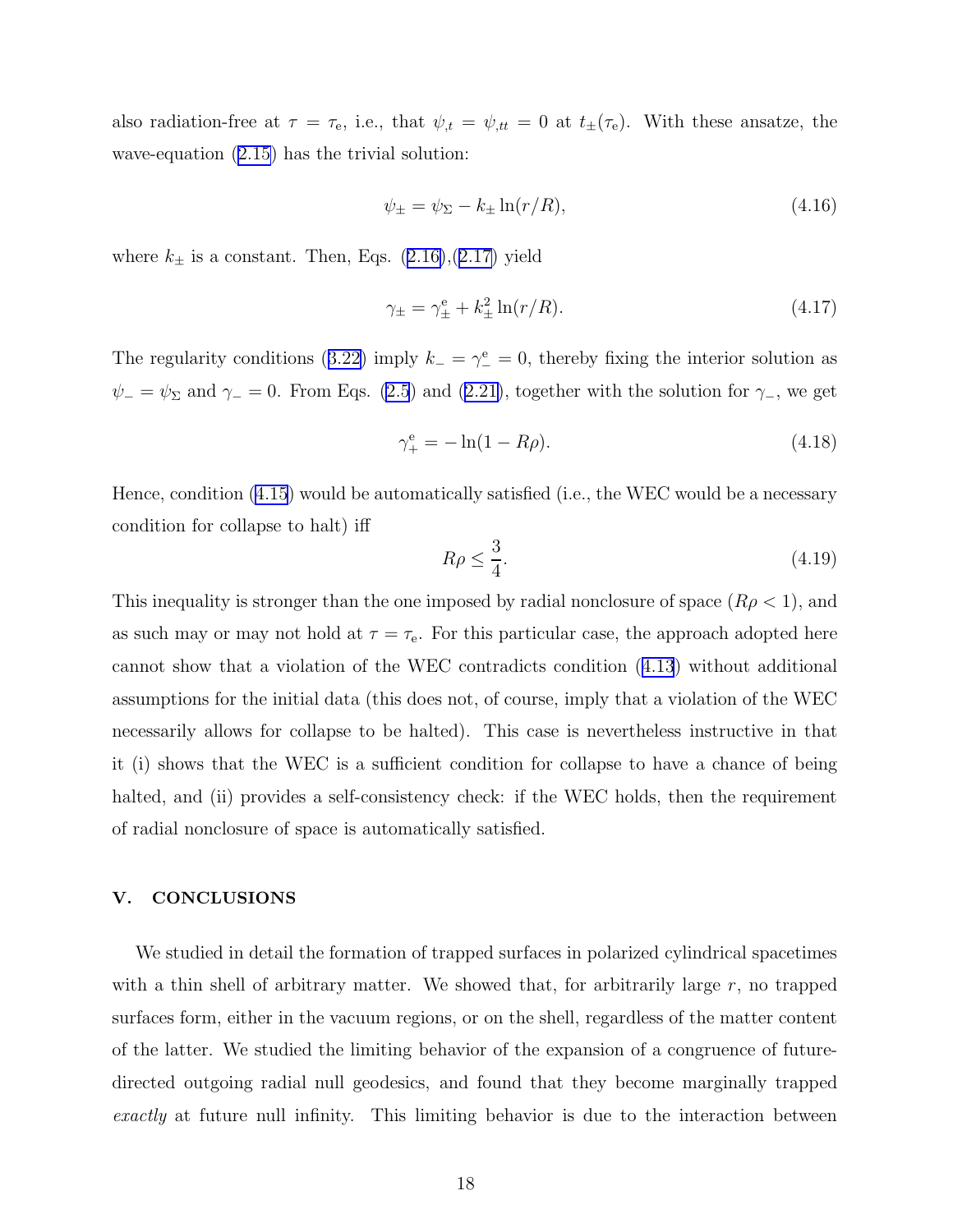the null geodesics and an orthogonal (locally) plane wave, whose non-vanishing transverse component induces the congruence to start focusing, via a Raychaudhuri-type equation.

The fact that no trapped surfaces form irrespective of the matter content for the shell, could suggest that this is perhaps an artifact of the simple geometry adopted, in which case it would not necessarily hold in a fully generic cylindrical spacetime, with non-hypersurfaceorthogonal Killing vectors (and whose vacuum regions, because of this, admit two polarizations). However, preliminary calculations [\[39\]](#page-25-0) indicate that this may not be the case, thus in accord with the spirit of the hoop conjecture.

Even for the simple case of irrotacional dust  $(p_z = p_{\phi} = 0)$ , an analytical solution for the shell motion in closed form appears impossible to obtain, with the only available fully dynamical solution being numeric[[10\]](#page-23-0). Since there is no pressure, total implosion is inevitable, and one can thus derive analytical approximations for the late stages of collapse, when the dynamics is highly relativistic, and the shell asymptotes null dust. Such approximations are valuable for an analytical treatment of the singularity and its structure. In the presence of pressures, however, total implosion is not guaranteed (in fact it was shown not to occur, in the case of couter-rotating dust [\[11](#page-23-0)]) and, accordingly, one cannot use any approximation for the late stages, since one cannot know a priori whether and/or when collapse is halted. To be able to make statements about the endstate of collapse without numerical aid one must thus resort to specific classes of models and look for simplifying (but admissable) ansatze.

To examine the effects of matter on the occurrence of singularities, we considered here two classes of matter models, which generalize and complement existing examples in the literature. By using the junction conditions on the shell, together with the assumption of positive energy density, we showed that, for the first class the WEC is a necessary condition for collapse to halt, and a sufficient condition for collapse to be able to halt in the second matter model. Based on these results, and those of pressureless and counter-rotating dust, we have put forward the mild conjecture that *realistic matter is required to prevent singularity* formation. In the conjecture, *realistic* is meant to imply that the WEC holds and at least one of the principal pressures is non-vanishing.

The inclusion of another polarization makes the model mathematically more complicated, but the physics appears to remain largely unchanged (in particular, no singularities seem to form) [\[40](#page-25-0)]. Accordingly, we expect the trapped surface results presented here to qualitatively extend to the unpolarized case, as well as the conditions regarding the shell dynamics. Work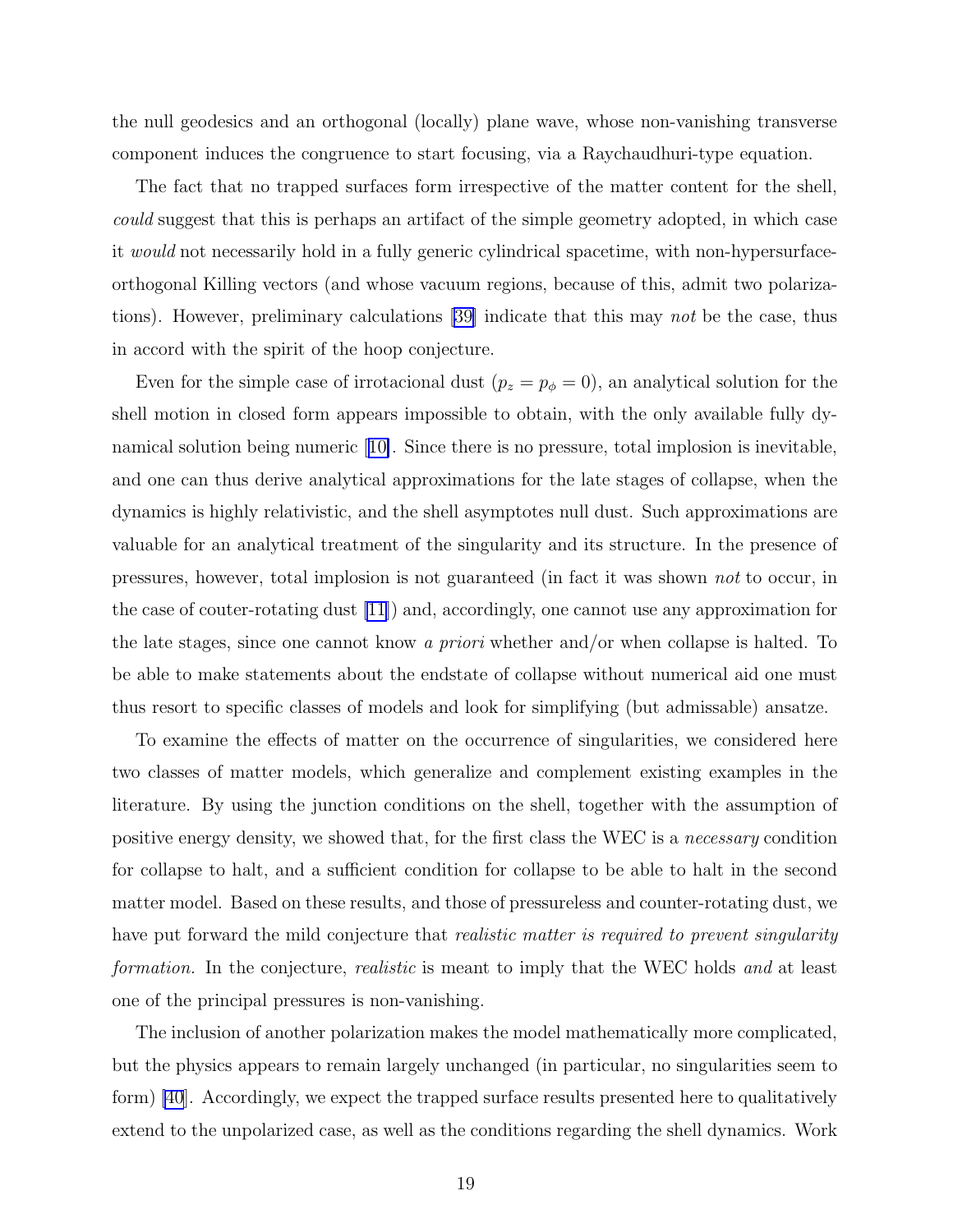in this direction is currently underway [\[41](#page-25-0)].

## Acknowledgments

It is a pleasure to thank Vince Moncrief for helpful discussions and comments on the manuscript. This work was supported by FCT (Portugal) Grant SFRH-BPD-5615-2001.

## APPENDIX A: NON-EXISTENCE OF A GLOBAL FOUR-DIMENSIONAL CO-ORDINATE SYSTEM

Let us consider the stress-energy tensor associated with  $\Sigma$  expressed as a four-dimensional distribution:

$$
T_{\Sigma}^{\mu\nu} := S^{ab} e_{(a)}^{\mu} e_{(b)}^{\nu} |\alpha| \delta(\Phi). \tag{A1}
$$

Its components are:

$$
T_{\Sigma}^{\mu\nu} = \rho \eta_{\pm}^{-1} e^{2(\psi_{\Sigma} - \gamma_{\pm})} \delta(\Phi) \text{diag}\left(\eta_{\pm}^2, \dot{R}^2, p_z e^{-2\psi_{\Sigma}}, p_{\phi} R^{-2} e^{2\psi_{\Sigma}}\right). \tag{A2}
$$

The independent non-vanishing components of  $G_{\mu\nu}$  are:

$$
G_{tt} = G_{rr} = -\psi_{,t}^2 - \psi_{,r}^2 + r^{-1}\gamma_{,r}, \tag{A3}
$$

$$
G_{tr} = -2\psi_{,t}\psi_{,r} + r^{-1}\gamma_{,t},\tag{A4}
$$

$$
G_{zz} = e^{-2\gamma + 4\psi} \left[ 2(\psi_{,tt} - \psi_{,rr} - r^{-1}\psi_{,r}) + \gamma_{,rr} - \gamma_{,tt} - \psi_{,t}^2 + \psi_{,r}^2 \right], \tag{A5}
$$

$$
G_{\phi\phi} = e^{-2\gamma} r^2 \left( \gamma_{,rr} - \gamma_{,tt} - \psi_{,t}^2 + \psi_{,r}^2 \right). \tag{A6}
$$

Einstein's equations give then

$$
-\psi_{,t}^{2} - \psi_{,r}^{2} + r^{-1}\gamma_{,r} = T_{tt} = T_{rr},
$$
\n(A7)

$$
\gamma_{,t} = 2r\psi_{,t}\psi_{,r},\tag{A8}
$$

$$
\psi_{,tt} - \psi_{,rr} - r^{-1}\psi_{,r} = \frac{1}{2\eta}(p_z - p_\phi)\delta(\Phi). \tag{A9}
$$

Inthe vacuum regions these equations reduce to the set  $(2.15)-(2.17)$  $(2.15)-(2.17)$  $(2.15)-(2.17)$  $(2.15)-(2.17)$ , as expected. On theshell, however, they imply  $T_{tt}^{\Sigma} = T_{rr}^{\Sigma} \Rightarrow \eta^2 = \dot{R}^2$ , which is only true if [cf. Eq. ([2.5\)](#page-3-0)]  $\gamma_{\pm}^{\Sigma} \rightarrow +\infty$ , but this in turn renders the four-metric singular on  $\Sigma$ . This simply means that one cannot use a four-dimensional formulation for the whole spacetime, since the (fourdimensional) Einstein equation  $T_{tt} = T_{rr}$  only holds in the vacuum regions. One must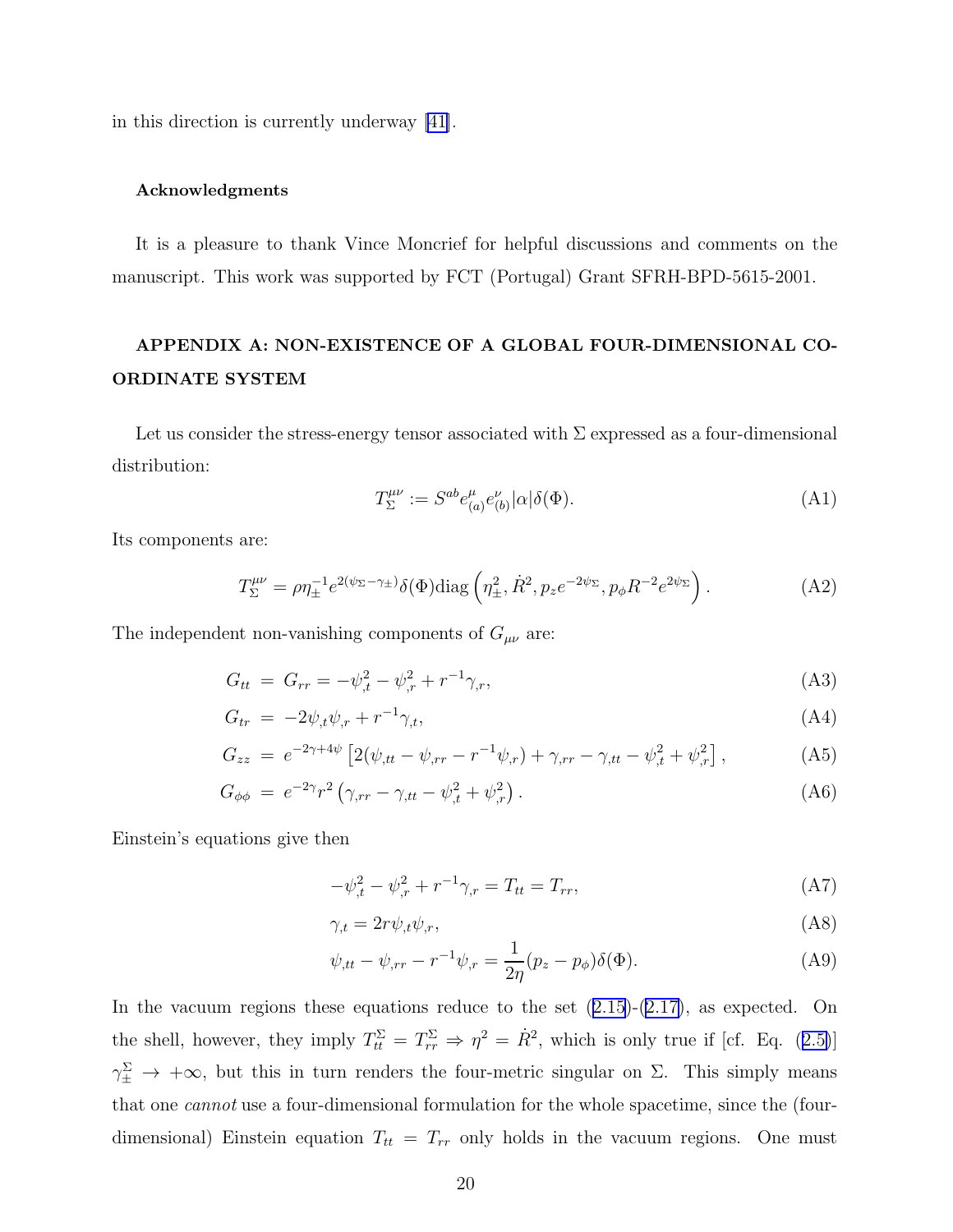therefore adopt two different coordinate systems, for the inner and outer vacuum regions, and match them across  $\Sigma$  via the Darmois-Israel junction conditions.

## APPENDIX B: ELEMENTARY PROPERTIES OF BESSEL FUNCTIONS

Consider the integral

$$
I(t,r) \equiv \int_0^\infty A(\omega)e^{-i\omega t} H_0^{(1)}(\omega r) d\omega,
$$
 (B1)

where  $A(\omega)$  is a complex-valued function, and  $H_n^{(1)}(x) := J_n(x) + iY_n(x)$  is a Hankel function of the first kind, and  $J_n$  and  $Y_n$  are Bessel functions of the first and second kind, respectively. Partial differentiation of I yields

$$
I_{,t} = -\int_0^\infty i\omega A(\omega)e^{-i\omega t}H_0^{(1)}(\omega r)d\omega,
$$
\n(B2)

$$
I_{,r} = -\int_0^\infty \omega A(\omega)e^{-i\omega t}H_1^{(1)}(\omega r)d\omega.
$$
 (B3)

Now, for  $z \gg 1$ , we have

$$
H_n^{(1)}(z) \sim \sqrt{\frac{2}{\pi z}} e^{i[z - \frac{\pi}{2}(n + \frac{1}{2})]},\tag{B4}
$$

from which it follows that, for  $\omega r \gg 1$ ,

$$
I_{,t} \sim -i \int_0^\infty \sqrt{\frac{2\omega}{\pi r}} A(\omega) e^{i[\omega(r-t) - \frac{\pi}{4}]} d\omega, \tag{B5}
$$

$$
I_{,r} \sim -\int_0^\infty \sqrt{\frac{2\omega}{\pi r}} A(\omega) e^{i[\omega(r-t) - \frac{3\pi}{4}]} d\omega,
$$
  
 
$$
\sim i \int_0^\infty \sqrt{\frac{2\omega}{\pi r}} A(\omega) e^{i[\omega(r-t) - \frac{\pi}{4}]} d\omega.
$$
 (B6)

Hence,  $I_{,r} \sim -I_{,t}$  for  $\omega r \gg 1$ , thereby justifying Eq. [\(3.5](#page-6-0)).

## APPENDIX C: NEWMAN-PENROSE FORMALISM FOR THE ANALYSIS OF LIMITING GEODESIC BEHAVIOR AT  $\mathcal{J}^+$

Here we present a summary of the Newman-Penrose (NP) formalism [\[27\]](#page-24-0), which is particularly useful for a geometrical analysis of the behavior of null congruences. We introduce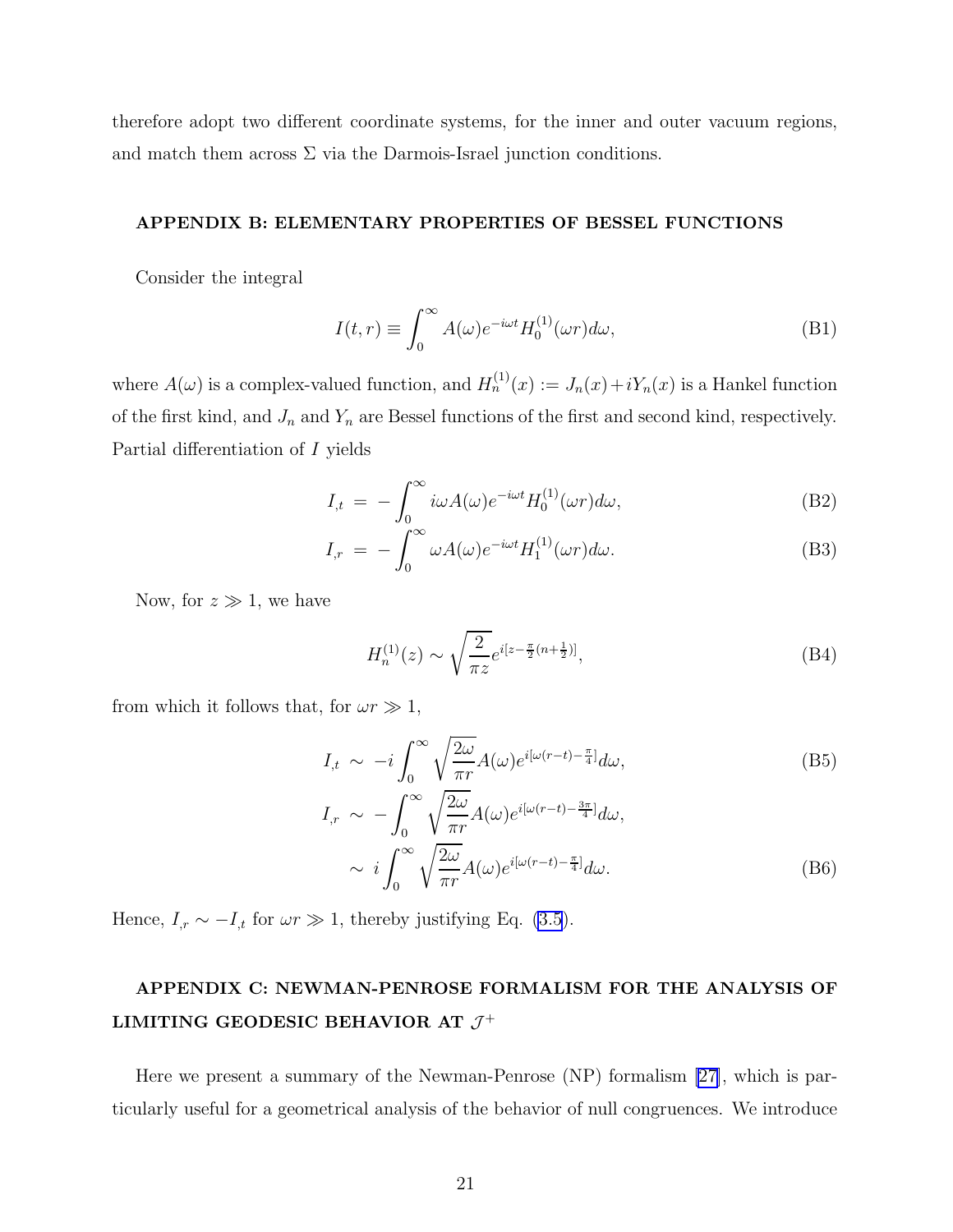a null tetrad, given by two real null vectors  $l^{\mu}$  and  $n^{\mu}$ , and a complex conjugate pair  $m^{\mu}$  and  $\bar{m}^{\mu}$ , defined such that (i) their only non-vanishing inner products are

$$
l_{\mu}n^{\mu} = -m_{\mu}\bar{m}^{\mu} = 1, \tag{C1}
$$

and (ii) the metric completness relation holds:

$$
g_{\mu\nu} = l_{\mu} n_{\nu} + n_{\mu} l_{\nu} - m_{\mu} \bar{m}_{\nu} - \bar{m}_{\mu} m_{\nu}.
$$
 (C2)

With these definitions, the Ricci and Weyl tensors can be naturally decomposed in terms of their tetrad components. The Ricci tensor can be decomposed into a scalar component (which gives the curvature scalar) and a Hermitian  $(3 \times 3)$  matrix  $\Phi_{AB}$  which represents the trace-free part of the Ricci tensor and satisfies  $\Phi_{AB} = \bar{\Phi}_{BA}$ . The ten independent components of the Weyl tensor  $C_{\alpha\beta\mu\nu}$ , which represent the ten degrees of freedom of the gravitational field, are conveniently expressed as five complex NP scalars. The one relevant for our purposes is

$$
\Psi_{(0)} = -C_{\alpha\beta\mu\nu}l^{\alpha}m^{\beta}l^{\mu}m^{\nu}.
$$
\n(C3)

Each NP scalar has a distinct physical interpretation, associated with the presence of gravitational waves along the null directions  $l^{\mu}$  and  $n^{\mu}$ ;  $\Psi_{(0)}$  denotes a transverse wave component in the  $n^{\mu}$  direction.

The behavior of geodesic null congruences (among other things) can be conveniently described in terms of NP spin coefficients, which are complex linear combinations of the Ricci rotation coefficients associated with the null tetrad. In the present case, the relevant spin coefficients are

$$
\theta = \nabla_{\nu} l_{\mu} m^{\mu} \bar{m}^{\nu},\tag{C4}
$$

$$
\sigma = \nabla_{\nu} l_{\mu} m^{\mu} m^{\nu},\tag{C5}
$$

$$
k = \nabla_{\nu} l_{\mu} m^{\mu} l^{\nu}.
$$
 (C6)

They measure the expansion, shear, and deviations from (null) geodesic motion for null rays along  $l^{\mu}$ , respectively. The evolution of these quantities is given by directional derivatives in the directions of the four tetrad vectors:

$$
D = l^{\mu} \nabla_{\mu}, \ \Delta = n^{\mu} \nabla_{\mu}, \ \delta = m^{\mu} \nabla_{\mu}, \ \bar{\delta} = \bar{m}^{\mu} \nabla_{\mu}, \tag{C7}
$$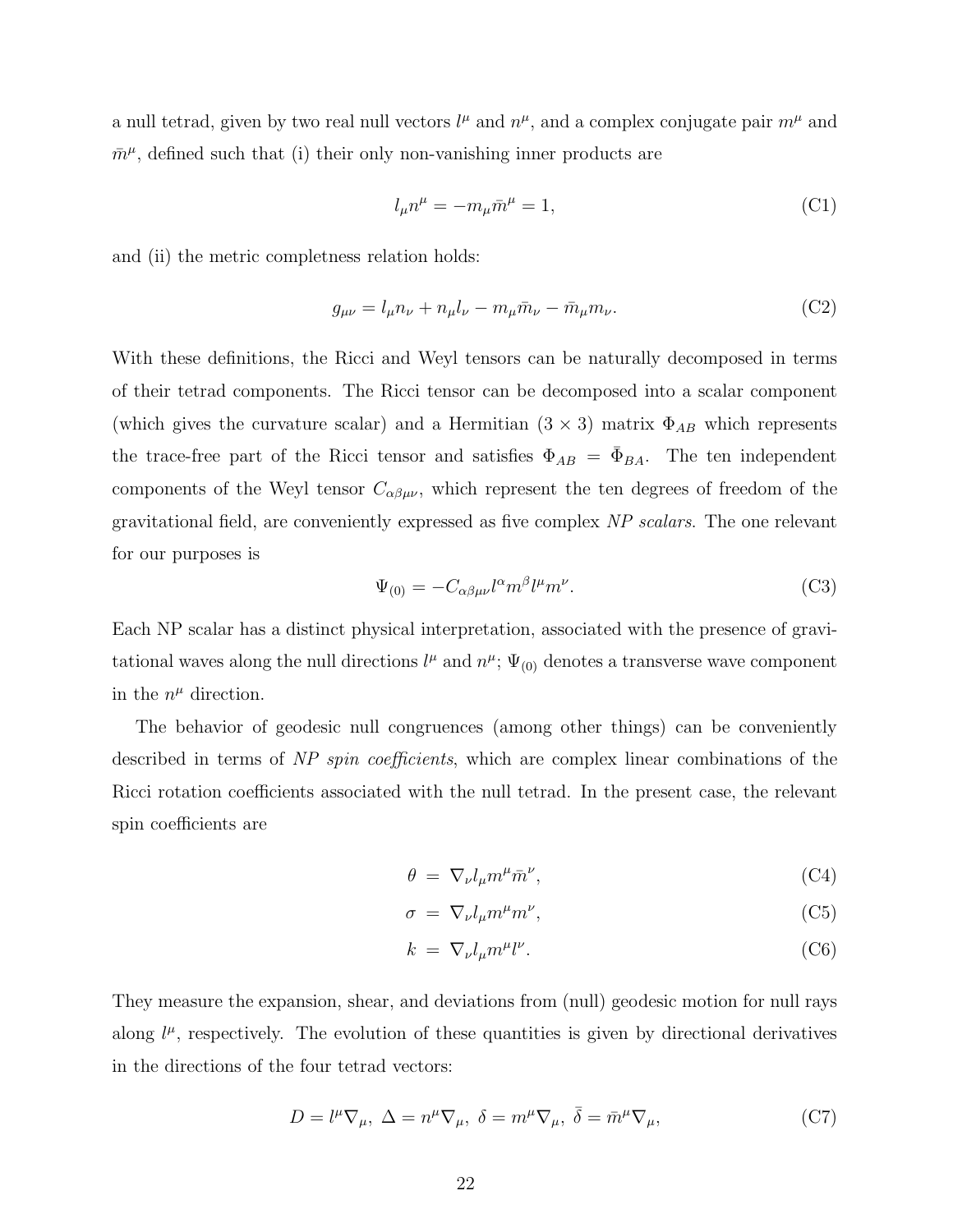from which one obtains

$$
D\theta - \bar{\delta}k = \theta^2 + \sigma\bar{\sigma} - \bar{k}\tau - k(3\alpha + \bar{\beta} - \pi) + \Phi_{00},
$$
 (C8)

$$
D\sigma - \delta k = \sigma(\theta + \bar{\theta}) + \sigma(\epsilon - \bar{\epsilon}) - k(\pi - \bar{\pi} + \bar{\alpha} + 3\beta) + \Psi_{(0)}.
$$
 (C9)

These equations govern the evolution of the expansion and shear along the null  $l^{\mu}$  direction.

The natural null tetrad for the Einstein-Rosen metric [\(2.1](#page-3-0)) is (where the metric signature has been changed to  $-2$ , to conform with the original NP construction):

$$
l_{\mu} = e^{2(\gamma - \psi)} (\delta_{\mu}^{t} + \delta_{\mu}^{r}), \qquad (C10)
$$

$$
n_{\mu} = \frac{1}{2} (\delta_{\mu}^{t} - \delta_{\mu}^{r}), \qquad (C11)
$$

$$
m_{\mu} = -\frac{1}{\sqrt{2}} e^{\psi} (i\delta_{\mu}^{z} + r e^{-2\psi} \delta_{\mu}^{\phi}). \tag{C12}
$$

The non-vanishing Ricci components are:

$$
\Phi_{00}, \quad \Phi_{02}, \quad \Phi_{11}, \quad \Phi_{22}.\tag{C13}
$$

The non-vanishing NP scalars are:

$$
\Psi_{(0)}, \Psi_{(2)}, \Psi_{(4)}.
$$
\n(C14)

Finally, the non-vanishing NP spin coefficients are (modulo complex conjugation):  $\sigma$ ,  $\lambda$ ,  $\theta$ ,  $\mu$ , and  $\epsilon$ . The relevant ones are:

$$
\sigma = \bar{\sigma} = \psi_{,t} - \psi_{,r} + \frac{1}{2r},\tag{C15}
$$

$$
\theta = \bar{\theta} = -\frac{1}{2r},\tag{C16}
$$

$$
\epsilon = \bar{\epsilon} = \psi_{,r} - \psi_{,t} - \gamma_{,r} + \gamma_{,t}.\tag{C17}
$$

The relevant evolution equations become then

$$
D\theta = \theta^2 + \sigma \bar{\sigma} + \Phi_{00}, \qquad (C18)
$$

$$
D\sigma = \sigma(\theta + \bar{\theta}) + \Psi_{(0)}.
$$
\n(C19)

All of the NP objects were computed with the aid of the algebraic package GRTensorII for Maple V. Most of the non-zero objects are 'too large' to be explicitly written in any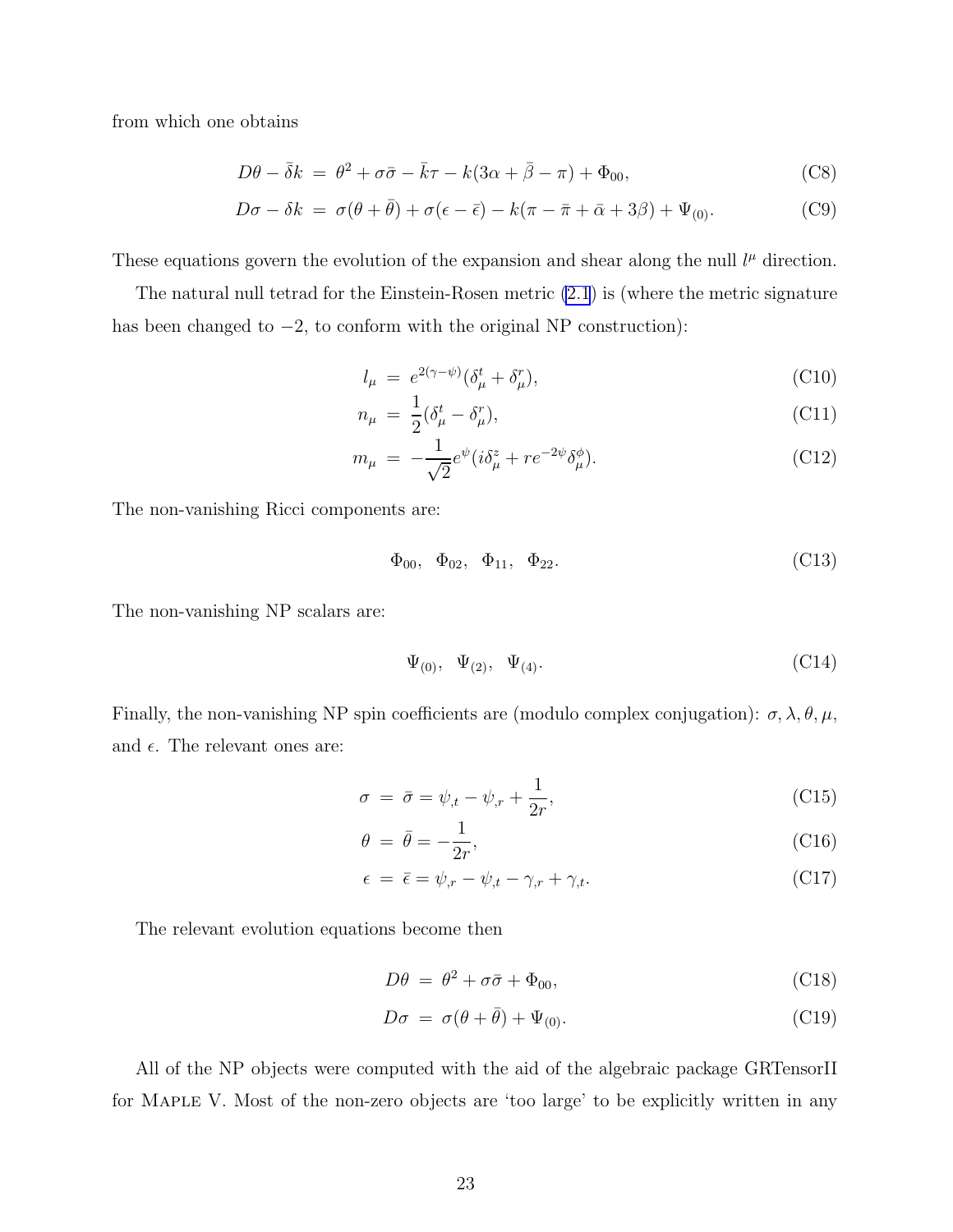<span id="page-23-0"></span>convenient way. Since only the fact that they are non-vanishing matters for our purposes (specifically,  $\Psi_{(0)} \neq 0$ ), we omit here their explicit form.

- [1] R. Penrose, in Batelle Rencountres, edited by C. M. DeWitt and B. S. DeWitt (Gordon and Breach, New York, 1968).
- [2] S. W. Hawking and G. F. R. Ellis, The Large Scale Structure of Space-Time (Cambridge University Press, Cambridge, England, 1973).
- [3] P. Bizon, E. Malec, and N. O'Murchadha, Phys. Rev. Lett. 61, 1147 (1988); E. Malec and N. O'Murchadha, Phys. Rev. D 49, 6931 (1994).
- [4] R. Shoen and S. T. Yau, Commun. Math. Phys. 90, 575 (1983).
- [5] K. S. Thorne, in Magic Without Magic: John Archibald Wheeler, edited by J. R. Klauder (Freeman, San Francisco, 1972).
- [6] S. L. Shapiro and S. A. Teukolsky, Phys. Rev. Lett. 66, 994 (1991); Phys. Rev. D 45, 2006 (1992).
- [7] T. Nakamura, M. Shibata, and K. Nakao, Prog. Theor. Phys. 89, 821 (1993).
- [8] C. Barrabès, W. Israel, and P. S. Letelier, Phys. Lett. A 160, 41 (1991); M. A. Pelath, K. P. Tod, and R. M. Wald, Class. Quantum Grav. 15, 3917 (1998).
- [9] K. S. Thorne, Ph.D. Thesis, Princeton University, 1965; available from University Microfilms Inc., Ann Arbor, Michigan.
- [10] F. Echeverria, Phys. Rev. D **47**, 2271 (1993).
- [11] T. A. Apostolatos and K. S. Thorne, Phys. Rev. D 46, 2435 (1992).
- [12] R. d'Inverno, in Relativistic Gravitation and Gravitational Radiation, edited by J. Marck and J. Lasota (Cambridge University Press, Cambridge, England, 1997).
- [13] A. Ashtekar and M. Pierri, J. Math. Phys. 37, 6250 (1996); D. Korotkin and H. Samtleben, Phys. Rev. Lett. 80, 14 (1998).
- [14] B. K. Berger, P. T. Chrussciel, and V. Moncrief, Ann. Phys. (N.Y.) 237, 322 (1995).
- [15] G. Beck, Z. Phys. **33**, 713 (1925).
- [16] A. Einstein and N. Rosen, J. Franklin Inst. 223, 43 (1937).
- [17] W. Israel, Nuovo Cimento 44B, 1 (1966); 48B, 463 (1967).
- [18] M. Abramovitz and I. A. Stegun, Handbook of Mathematical Functions (Dover, New York,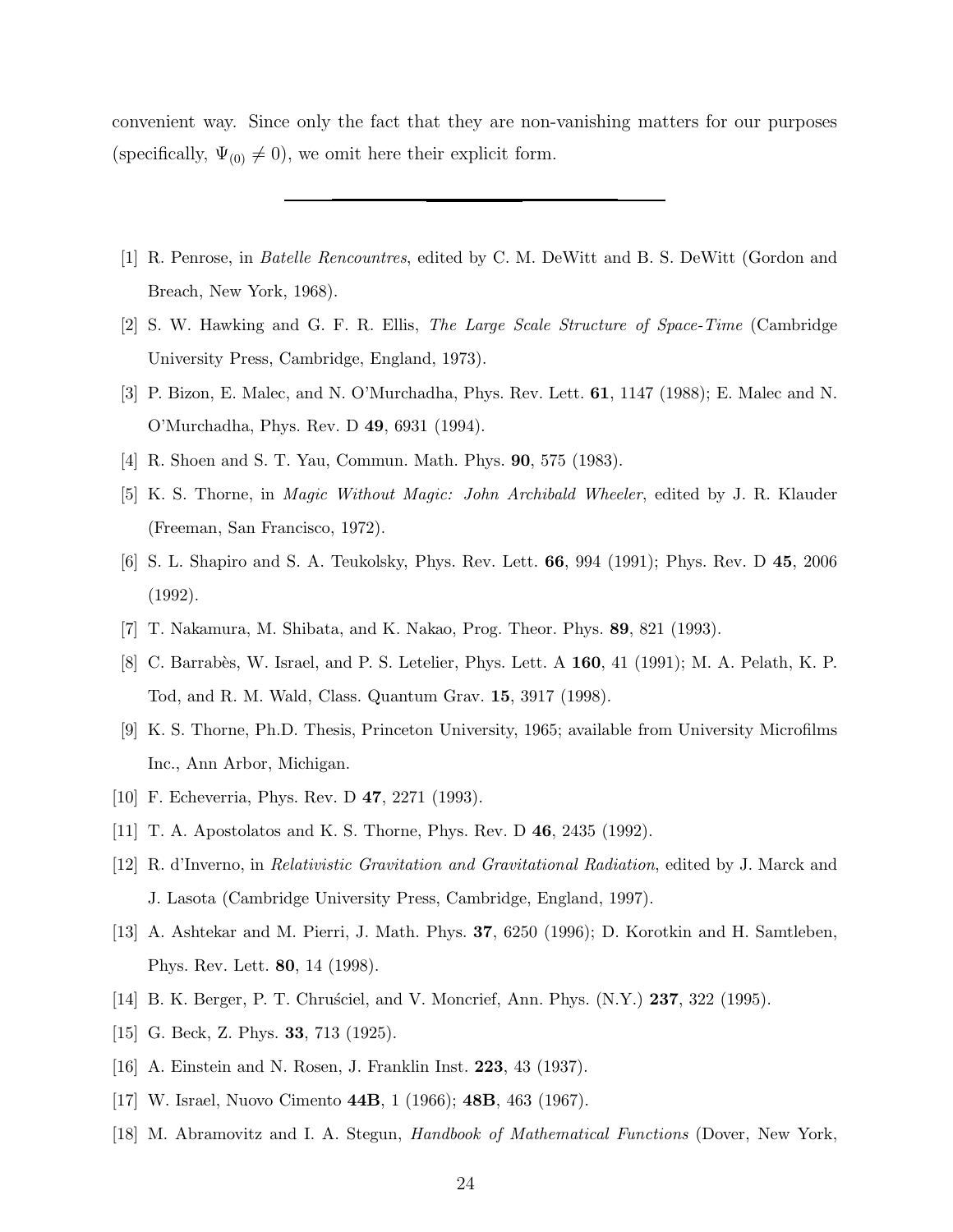1964).

- <span id="page-24-0"></span>[19] G. Darmois, M´emorial des Sciences Math´ematiques 25 (Gauthier-Villars, Paris, France, 1927).
- [20] R. M. Wald, General Relativity (Chicago University Press, Chicago, 1984).
- [21] S. A. Hayward, Class. Quantum Grav. 17, 1749 (2000).
- [22] D. Kramer, H. Stephani, E. Herlt, M. MacCallum, Exact Solutions of Einstein's Field Equations, edited by E. Schmutzer (Cambridge University Press, Cambridge, England, 1980).
- [23] We note that we refer somewhat loosely to  $\mathcal{J}^+$  as the locus of events for which the spatial radial coordinate  $r$  diverges positively, for a constant value of the retarded Bondi coordinate  $u$ . A precise definition of  $\mathcal{J}^+$  in non-asymptotically flat radiative spacetimes is fairly non-trivial, and even different families of static cylinders admit different  $\mathcal{J}^+$ ; see, e.g., Ref. [25] below.
- [24] Note, however, that uniformly accelerated observers in flat spacetime can reach  $\mathcal{J}^+$ ; such non-geodesic observers almost certainly exist in cylindrical spacetimes as well.
- [25] A. Ashtekar, J. Bičák, and B. G. Schmidt, Phys. Rev. D 55, 669 (1997).
- [26] A. Ashtekar, J. Bičák, and B. G. Schmidt, Phys. Rev. D 55, 687 (1997).
- [27] E. T. Newman and R. Penrose, J. Math. Phys. 3, 566 (1962); 4, 998 (1962).
- [28] Note that here  $n^{\mu}$  is a null tetrad vector, not to be confused with the spacelike unit normal defined in [\(2.8](#page-3-0)).
- [29] K. S. Thorne, Phys. Rev. B **138**, 251 (1965).
- [30] In fact, as shown in Sec. V of Ref. [25], C-energy is not the analogue of the Bondi mass at null infinity.
- [31] A. Ashtekar and M. Varadarajan, Phys. Rev. D 50, 4944 (1994).
- [32] M. Varadarajan, Phys. Rev. D 52, 2020 (1995).
- [33] B. C. Xanthopoulos, Phys. Rev. D 34, 3608 (1986).
- [34] In Tolman-Bondi spacetimes, the apparent horizon (the outer boundary of a compact trapped region, i.e., an OMTS) is given by  $R(t, r) = 2M(r)$ , where R is the proper area radius, and M the Misner-Sharp mass [which coincides with the ADM and the (quasilocal) Hawking mass, by virtue of spherical symmetry]. Any spherical region for which  $2M \geq R$  is therefore unavoidably trapped. See, e.g., S. Jhingan, P. S. Joshi and T. P. Singh, Class. Quantum Grav. 13, 559 (1996); S. M. C. V. Gonçalves, Phys. Rev. D 63, 124017 (2001).
- [35] C. W. Misner and D. H. Sharp, Phys. Rev. B 136, 571 (1964).
- [36] P. R. C. T. Pereira and A. Wang, Phys. Rev. D 62, 124001 (2000).